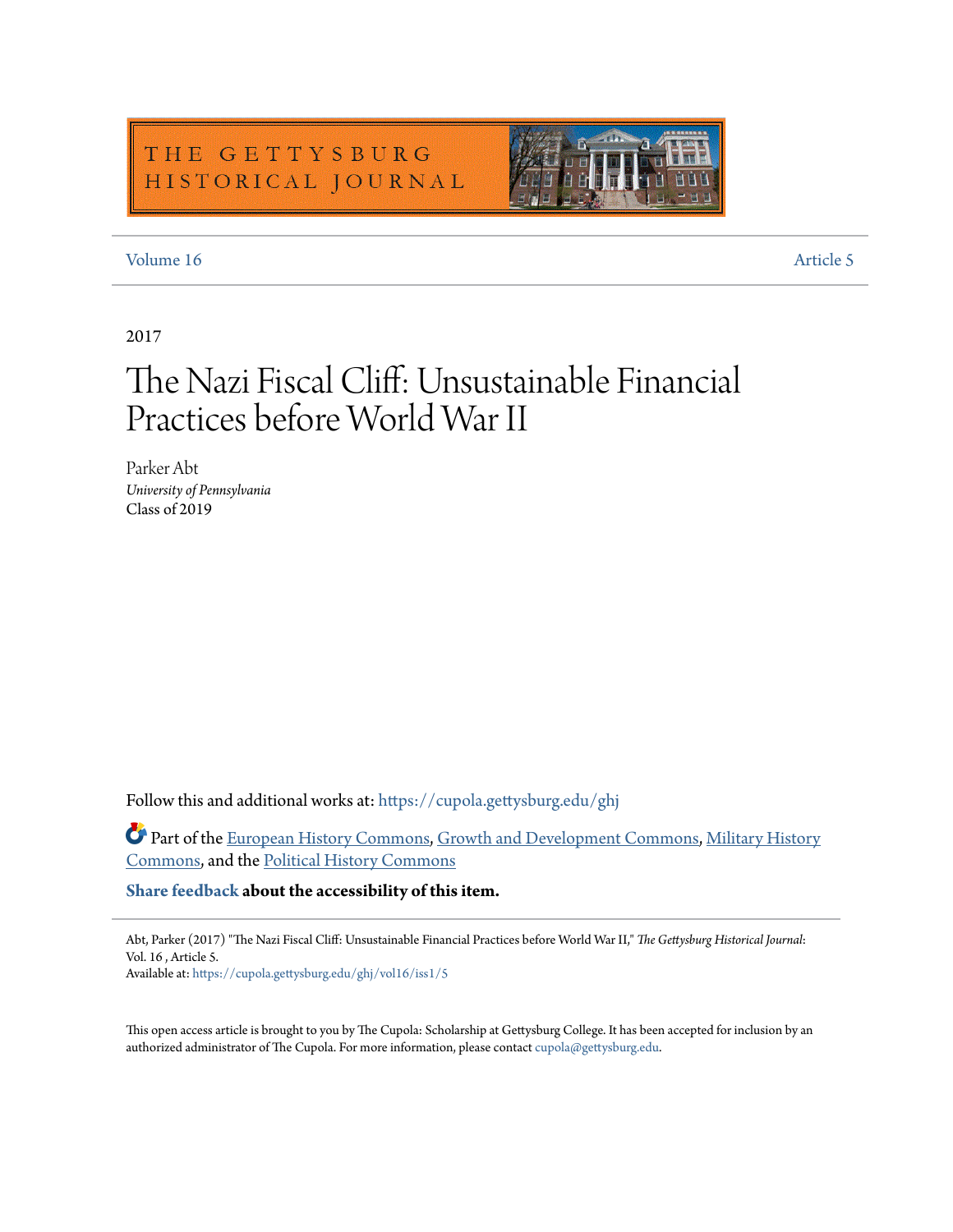### The Nazi Fiscal Cliff: Unsustainable Financial Practices before World War II

#### **Abstract**

The Nazis inherited a weak economy, withered by the Great Depression and periods of hyperinflation, when they took power in 1933. Over the next six years, primarily through a military buildup, the Nazi economy grew like none other in the world. This paper traces the methods the Nazis used to finance this economic rebound. Through an analysis of secret government documents, Nuremburg witness statements, and the latest scholarly research, this paper posits that the methods used to finance the economy were unsustainable. Further, it finds that by September 1939, the economy was in a state of dangerous disarray.

#### **Keywords**

Nazis, Great Depression, Hyperinflation, Economic Development, Military Buildup, Nazi Germany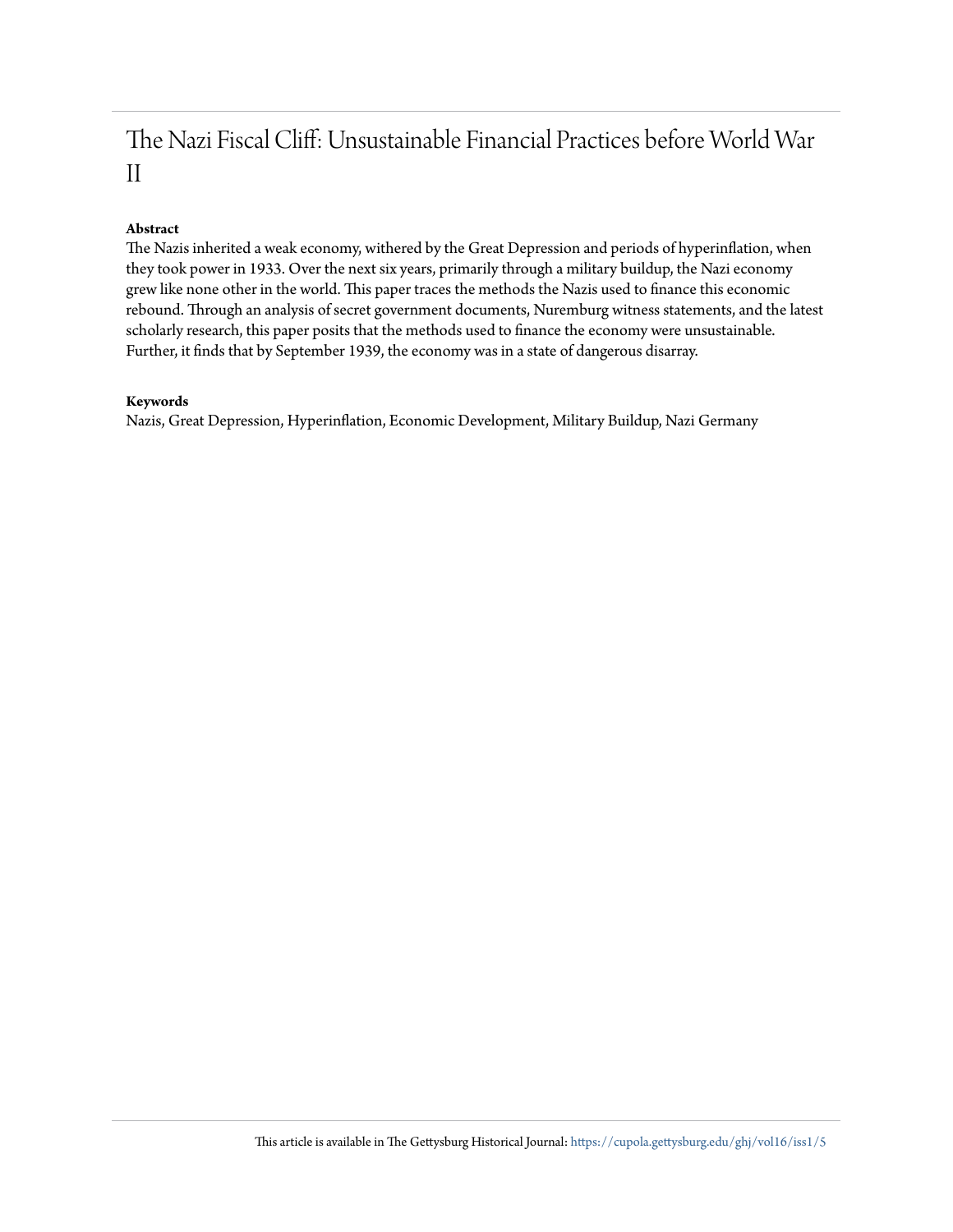## **The Nazi Fiscal Cliff: Unsustainable Financial Practices before World War II By Parker Abt**  $\sim \blacklozenge \sim$

The Great Depression hit Germany harder than it did any other European country.<sup>[1](#page-2-0)</sup> With a fragile economy that was financed primarily by foreign short term loans, the country endured a banking crisis when the 1929 stock market crash caused these loans to be called back. The crisis reached its trough at the close of 1931 when Herbert Hoover had to allow Germany a one year reparations holiday to avoid a total economic collapse. Three successive governments failed to stimulate employment before the Nazis came to power in January 1933. $<sup>2</sup>$  $<sup>2</sup>$  $<sup>2</sup>$  The ensuing miraculous</sup> growth of the German economy, the quickest in history, causes one to ask how the government financed the recovery.<sup>[3](#page-2-2)</sup> This paper attempts to document the Nazis' financing methods, both on a domestic and global scale. It argues that these methods were unsustainable, leading to economic uncertainty by the time war broke out in 1939.

Upon taking power, the Nazis immediately implemented an expansionary fiscal policy that encouraged job growth through

<span id="page-2-0"></span><sup>&</sup>lt;sup>1</sup> Albrecht Ritschl, "Deficit Spending in the Nazi Recovery, 1933–1938: A Critical Reassessment," *Journal of the Japanese and International Economies* 16, no. 4 (December 2002): 561.

<span id="page-2-1"></span> $2$  Hans-Erich Volkmann, "The National Socialist Economy in Preparation for War," in *Germany and the Second World War*, vol. 1 (Oxford: Clarendon Press, 1990), 161–63.<br><sup>3</sup> Adam Tooze, *The Wages of Destruction: The Making and Breaking of the Nazi* 

<span id="page-2-2"></span>*Economy* (New York: Penguin, 2006), xxv.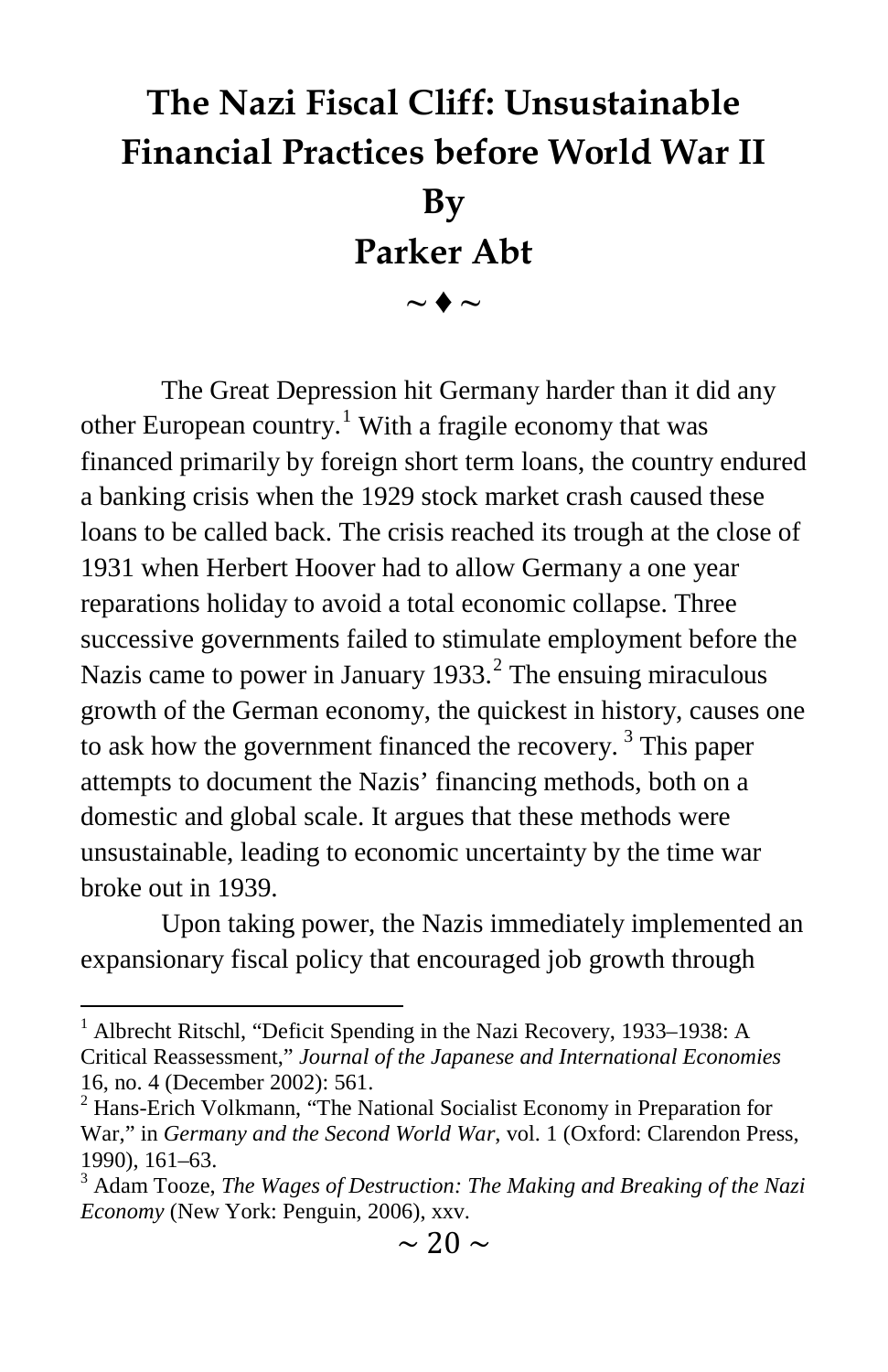civil building projects and the rearmament of the German military.<sup>[4](#page-3-0)</sup> Over 140,126 jobs were created in July 1933 as opposed to 23,665 in January 1933. By November the average monthly growth in jobs had reached  $400,000$ .<sup>[5](#page-3-1)</sup> This extremely positive growth trend continued to 1936, at which time the economy reached full employment.<sup>[6](#page-3-2)</sup> The Gross National Product (GNP) increased 9% annually while state demand as a share of GNP increased from 14% to 31% between 1933 and 1938.<sup>[7](#page-3-3)</sup> The Nazis paradoxically managed to keep inflation and deficit spending low during this remarkable feat of government sponsored recovery.<sup>[8](#page-3-4)</sup> Though these statistics suggest a command economy had taken hold, the Nazis actually undertook a campaign of privatizing businesses. $9$  The resulting set of circumstances led one  $21<sup>st</sup>$  century economist to remark

<span id="page-3-0"></span><sup>&</sup>lt;sup>4</sup> Raymond L Cohn, "Fiscal Policy in Germany During the Great Depression," *Explorations in Economic History* 29, no. 3 (July 1, 1992): 338; Rainer Fremdling and Reiner Stäglin, "Work Creation and Rearmament in Germany 1933-1938: A Revisionist Assessment of NS-Economic Policy Based on Input-Output Analysis" (Discussion Papers, Deutsches Institut für Wirtschaftsforschung, 2015), 1.

<span id="page-3-1"></span><sup>5</sup> R. J. Overy, *The Nazi Economic Recovery, 1932-1938* (London: Macmillan Press, 1982), 53.

<span id="page-3-2"></span><sup>6</sup> Cohn, "Fiscal Policy in Germany During the Great Depression," 319.

<span id="page-3-3"></span> $\sigma$ <sup>7</sup> Guido Giacomo Preparata, "Money for the Third Reich: The Nazis' Financial Legerdemain, 1933-1938" (Ph.D., University of Southern California, 1998), 7; Christoph Buchheim and Jonas Scherner, "The Role of Private Property in the Nazi Economy: The Case of Industry," *The Journal of Economic History* 66, no. 2 (June 2006): 390.

<span id="page-3-4"></span><sup>8</sup> Burton H. Klein, *Germany's Economic Preparations for War* (Cambridge: Harvard University Press, 1959), 32.

<span id="page-3-5"></span><sup>&</sup>lt;sup>9</sup> Germà Bel, "Against the Mainstream: Nazi Privatization in 1930s Germany," *The Economic History Review* 63, no. 1 (February 1, 2010): 35–37. Command economies exist when the central government plans the nation's major economic ventures. A key characteristic of command economies is government ownership of the state's largest companies.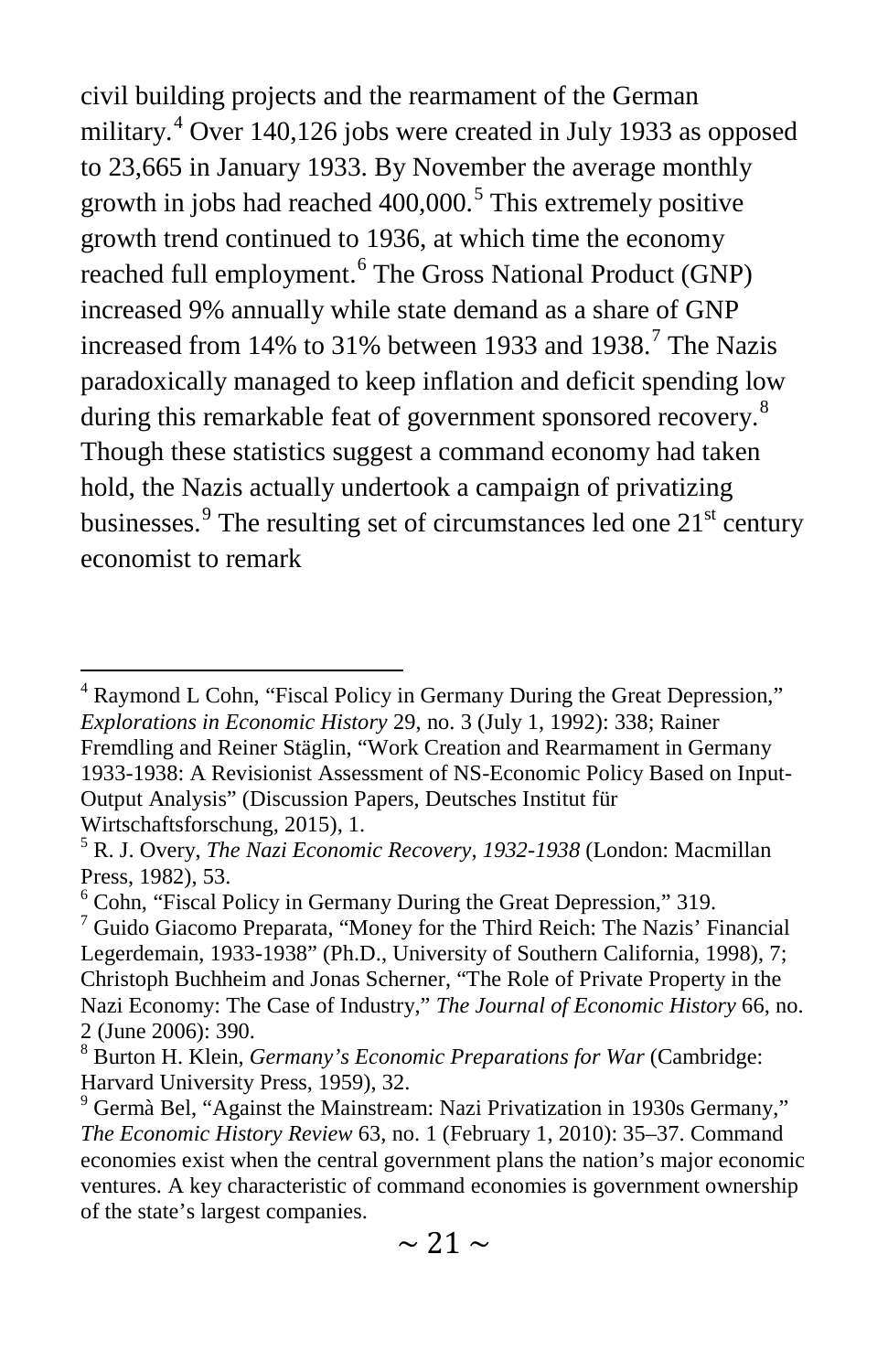We conclude that the Nazi recovery was not a textbook exercise in Keynesian demand stimulation… Economic recovery in Germany in the 1930s remains the paradox case of public demand expansion without Keynesian demand creation.[10](#page-4-0)

The catalyst for such an atypical recovery was a sustained government campaign to grow the military. Full scale rearmament had begun by 1934, and 70% of government expenditures had gone toward it by 1939.<sup>[11](#page-4-1)</sup> However, the Nazis felt it necessary to completely hide such spending from official figures until March 1935 since rearmament was illegal per the Treaty of Versailles.<sup>[12](#page-4-2)</sup> There was the added concern of causing inflation. It was clear that early in the Nazis' reign Hitler did not want to induce inflation, which would scare Germans, who had vivid memories of the 1923 hyperinflation.<sup>[13](#page-4-3)</sup> He was even willing to harm Germany's fragile foreign trade position to inhibit inflation.<sup>[14](#page-4-4)</sup>

<span id="page-4-0"></span><sup>&</sup>lt;sup>10</sup> Ritschl, "Deficit Spending in the Nazi Recovery, 1933–1938," 577.<br><sup>11</sup> Ibid.; Fremdling and Stäglin, "Work Creation and Rearmament in Germany

<span id="page-4-1"></span><sup>1933-1938,&</sup>quot; 23; David Sanz Bas, "An Austrian Analysis of the Nazi Economic Recovery (1933-1939)," *Procesos de Mercado* 8, no. 1 (Spring 2011): 294.<br><sup>12</sup> Hjalmar Schacht, "Unsigned Schacht Memorandum to Hitler Concerning the

<span id="page-4-2"></span>Financing of the Armament Program," May 3, 1935, 2, 1168-PS, In *Nazi Conspiracy and Aggression*. United States Government Printing Office, 1946. The Nazis no longer needed to hide military spending figures because, in March of 1935, Hitler announced Germany's rearmament plans to the world, officially breaking one of the world's worst kept secrets.

<span id="page-4-3"></span><sup>&</sup>lt;sup>13</sup> Harold James, "Schacht's Attempted Defection from Hitler's Germany," The *Historical Journal* 30, no. 3 (1987): 729; Tooze, *The Wages of Destruction*, 76; Martin Wolfe, "The Development of Nazi Monetary Policy," *The Journal of* 

<span id="page-4-4"></span>*Economic History* 15, no. 4 (December 1, 1955): 392.<br><sup>14</sup> "Affidavit I of Emil Puhl," November 7, 1945, 3, EC-437, In *Nazi Conspiracy and Aggression*. United States Government Printing Office, 1946.; Klein, *Germany's Economic Preparations for War*, 5.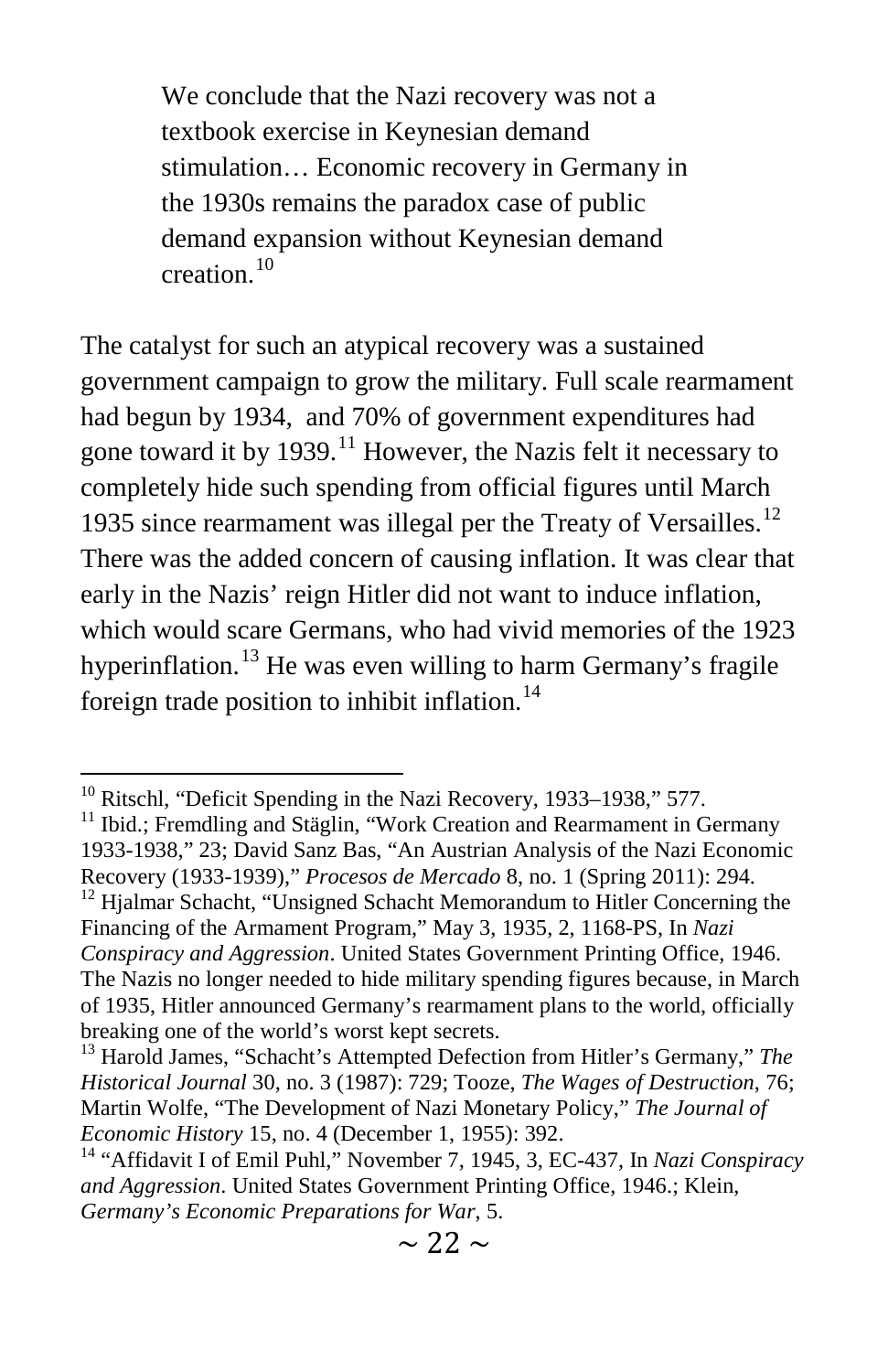Hitler essentially wanted all the positives of heavy government spending without the negatives. In response, the architect of the recovery, Reichsbank President Hjalmar Schacht, created MeFo bills. At their simplest, MeFo bills were bills of exchange.<sup>[15](#page-5-0)</sup> They were issued by the industrial company Metallurgische ForschungsAnstalt (Metallurgical Research Institution). But this company was a dummy corporation, cobbled together by Schacht and German heads of industry with a capitalization of only 250,000 Reichsmarks  $(RM)$ .<sup>[16](#page-5-1)</sup> The MeFo corporation would fund rearmament projects by issuing these bills of exchange, which contractors could discount for RMs at private banks. These banks were willing to hold MeFo bills because the Reichsbank, Germany's central bank, guaranteed to re-discount them. To further entice investors, MeFo bills carried an interest rate of 4%, which was higher than that of other trade bills at the time. To make sure that the bills were never exchanged for RMs, which would lead to inflation, the ninety-day maturation period for the bills kept being extended until the actual maturation period became five years. $^{17}$  $^{17}$  $^{17}$  Summing up how unethical MeFo bills were, the Russian Nuremburg judge Iona Nikitchenko called them "a swindling venture on a national scale that has no precedent."<sup>[18](#page-5-3)</sup>

From 1934 to 1938, the Nazis funded rearmament through 12 billion RMs worth of MeFo bills.<sup>[19](#page-5-4)</sup> These MeFo bills allowed the government to exclude this figure from their official

<span id="page-5-0"></span><sup>&</sup>lt;sup>15</sup> For an exhaustive account of the MeFo bills system, see Preparata, "The Nazis' Financial Legerdemain,"  $9-94$ .

<span id="page-5-1"></span><sup>&</sup>lt;sup>16</sup> Guido Giacomo Preparata, "Hitler's Money: The Bills of Exchange of Schacht and Rearmament in the Third Reich," *American Review of Political Economy* 1, no. 1 (December 1, 2002): 21.<br><sup>17</sup> Christopher Kopper, "Banking in National Socialist Germany, 1933–39,"

<span id="page-5-2"></span>*Financial History Review* 5, no. 1 (April 1998): 59. <sup>18</sup> International Military Tribunal, *Opinion and Judgement*, 169.

<span id="page-5-3"></span>

<span id="page-5-4"></span><sup>&</sup>lt;sup>19</sup> Kopper, "Banking in National Socialist Germany, 1933–39," 59.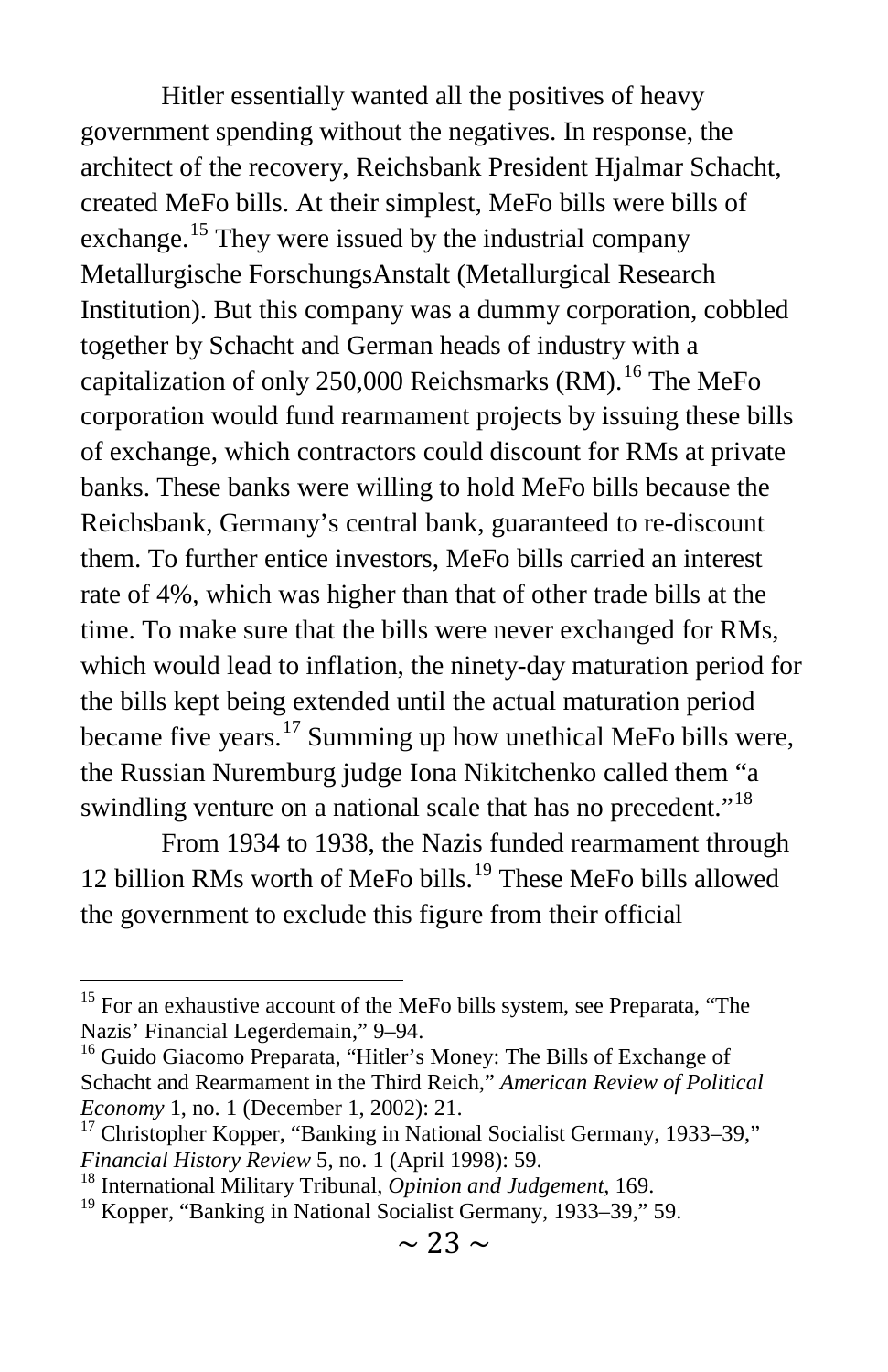expenditure statements (so no inflation could occur) and to circumvent the Central Banking Law, which prohibited the Reichsbank from funding the government.<sup>[20](#page-6-0)</sup> Perhaps most importantly, the MeFo bills also allowed the government to hide its rearmament financing from the world until Hitler was ready to reveal it in March 1935.<sup>[21](#page-6-1)</sup> The Nazis knew that dealing in MeFo bills was a risky maneuver with the potential for immediate collapse and Reichsbank officials hoped that the budget would balance before banks decided to rediscount their MeFo bills.<sup>[22](#page-6-2)</sup>

After issuing MeFo bills, the Nazis further financed the recovery by controlling capital markets, which enabled them to coopt private businesses into funding the rearmament and other desirable, autarkical programs. Instead of nationalizing corporations as the Soviets did, the Nazis provided strong incentives for businesses to invest in Reich friendly programs.<sup>[23](#page-6-3)</sup> For example, the Loan Fund Law of December 1934 capped dividend payments at  $6\%$  of reserves and taxed the surplus.<sup>[24](#page-6-4)</sup> Whereas the retained earnings of private companies had been 170 million RM in 1933, earnings increased to 3,420 million RM by 1938. Of those reserves, over 62% were reinvested into the economy.[25](#page-6-5)

<span id="page-6-1"></span><span id="page-6-0"></span><sup>&</sup>lt;sup>20</sup> Ibid.<br><sup>21</sup> Schacht, "Unsigned Memorandum from Schacht to Hitler," 2; Hjalmar Schacht, "Correspondence between Schacht and Hitler," January 11, 1939, EC-369, In *Nazi Conspiracy and Aggression*. United States Government Printing Office, 1946.

<span id="page-6-3"></span><span id="page-6-2"></span><sup>&</sup>lt;sup>22</sup> "Affidavit II of Emil Puhl," November 8, 1945, 2, EC-438, In *Nazi* Conspiracy and Aggression. United States Government Printing Office, 1946. <sup>23</sup> Buchheim and Scherner, "The Role of Private Property in the Nazi Economy," 395.<br><sup>24</sup> Wolfe, "The Development of Nazi Monetary Policy," 397.

<span id="page-6-4"></span>

<span id="page-6-5"></span><sup>&</sup>lt;sup>25</sup> Robert Clement Engström, "Nazi War Finance and the German War Economy" (MBA, University of Pennsylvania, 1968), 45.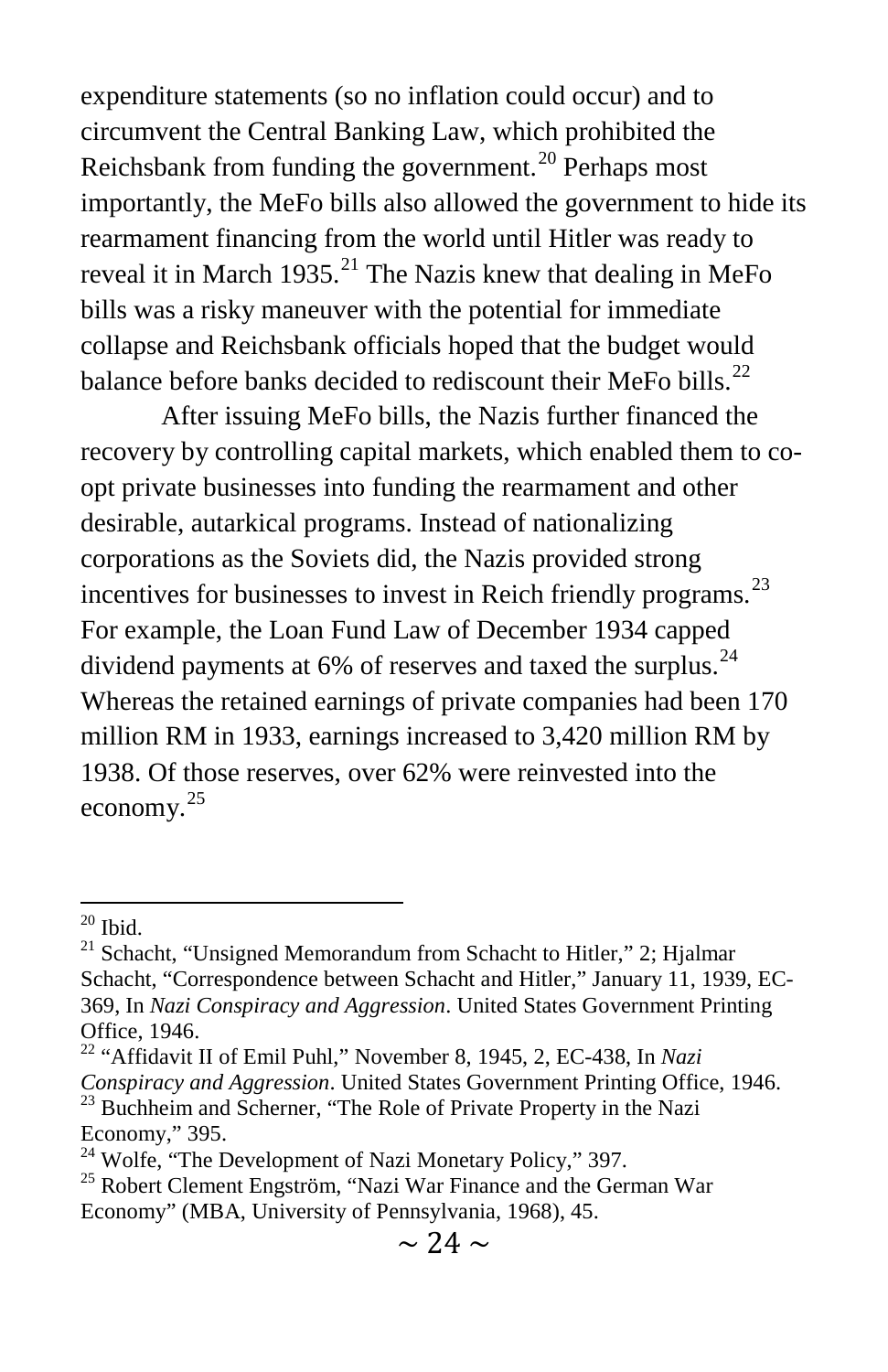By 1936, the government also influenced where this capital was reinvested. One method was through the tight rationing and regulation of raw materials. Germany was a net importer of raw materials.<sup>[26](#page-7-0)</sup> Therefore the Nazis found it important to reallocate their scarce supply of raw materials through supervisory boards to help rearmament. This reallocation made it hard for companies to get the amount of raw materials necessary to fund their own projects.<sup>[27](#page-7-1)</sup> However, the Nazis would release more raw materials for projects deemed important for rearmament or reaching autarky. Thus it became profitable in many instances for companies to pursue the goals of the Reich. As a result, private investment in autarkical industries grew more than seven-fold by  $1937$ .<sup>[28](#page-7-2)</sup> Furthermore, even though 42% of that year's GDP growth came from military spending, the private sector's fiscal contribution to said GDP growth was  $79\%$ .<sup>[29](#page-7-3)</sup> However the Nazis' reliance on the private sector had its limits. Companies still considered the potential for long term profit and it was clear that rearmament could not continue forever. This mentality dictated that they would not produce rearmament goods at as high a rate as the Nazis desired. $30$ 

An ancillary effect of increased private reinvestment was that large investment banks lost a considerable amount of business since companies no longer needed industrial loans to finance new

<span id="page-7-0"></span><sup>26</sup> Klein, *Germany's Economic Preparations for War*; Tooze, *The Wages of Destruction*, 50; Volkmann, "The National Socialist Economy in Preparation for War," 349.

<span id="page-7-1"></span> $27$  Buchheim and Scherner, "The Role of Private Property in the Nazi Economy," 398.

<span id="page-7-2"></span><sup>&</sup>lt;sup>28</sup> Jonas Scherner, "Nazi Germany's Preparation for War: Evidence from Revised Industrial Investment Series," *European Review of Economic History* 14, no. 3 (December 1, 2010): 442.<br><sup>29</sup> Tooze, *The Wages of Destruction*, 63.

<span id="page-7-3"></span>

<span id="page-7-4"></span><sup>&</sup>lt;sup>30</sup> Buchheim and Scherner, "The Role of Private Property in the Nazi Economy," 399.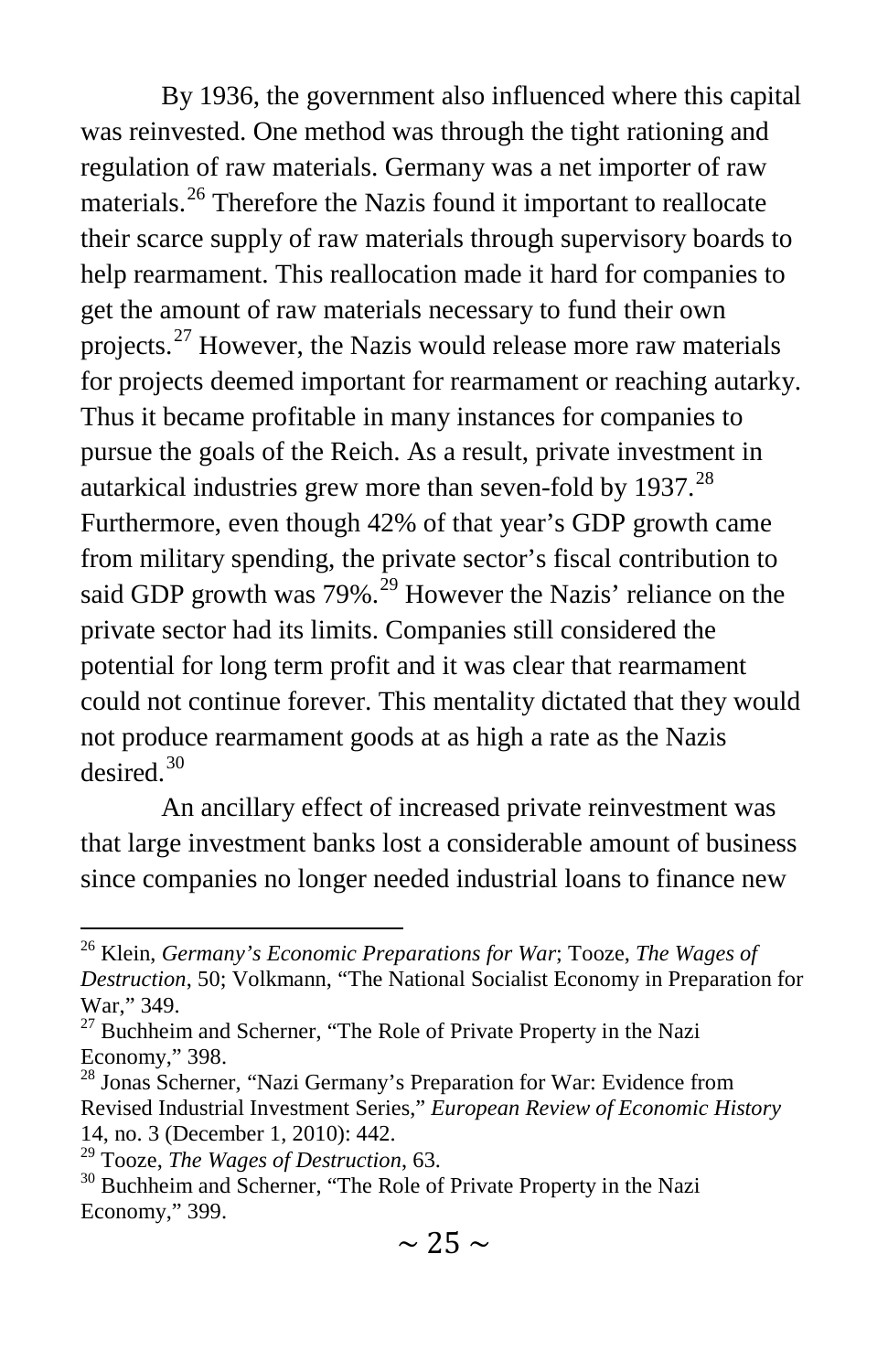projects.<sup>[31](#page-8-0)</sup> Consequently, companies became more dependent on the Reich than investment banks because the Reich controlled the imports of raw material that production required. The Nazis' capital controls handcuffed the investment banks and they essentially became depositories for MeFo bills.<sup>[32](#page-8-1)</sup> Once the investment banks became disabled, the meaningful supply of money shifted to private savings banks. Again, the Reich took advantage. Despite a 77% increase in deposits, the banks' loans to private debtors surprisingly decreased from 19[33](#page-8-2) to 1938.<sup>33</sup> For a variety of reasons, the Reich could control these banks' loans more than they could control those of investment banks

> There were three main reasons why the Reich reserved the refinancing power of savings banks for itself and why the savings banks could easily be moved by material incentives. First, their structure of long-term liabilities made such banks extraordinarily fit for taking on long-term loans in their portfolios. Although saving deposits were legally short-term liabilities, in aggregate they fluctuated only slightly so that they could be reinvested in long-term loans without risking illiquidity. Second, the Reichsbank recognised Reich loans as liquid assets which meant that savings banks could easily fulfil the liquidity standards of the Reichskommissar fur das Kreditwesen [Reich Commissioner for credit

<span id="page-8-0"></span><sup>&</sup>lt;sup>31</sup> Kopper, "Banking in National Socialist Germany, 1933–39," 56; Tooze, *The Wages of Destruction*, 110.

<span id="page-8-1"></span><sup>&</sup>lt;sup>32</sup> Engström, "Nazi War Finance," 34; Wolfe, "The Development of Nazi Monetary Policy," 401.

<span id="page-8-2"></span><sup>&</sup>lt;sup>33</sup> Kopper, "Banking in National Socialist Germany, 1933–39," 58.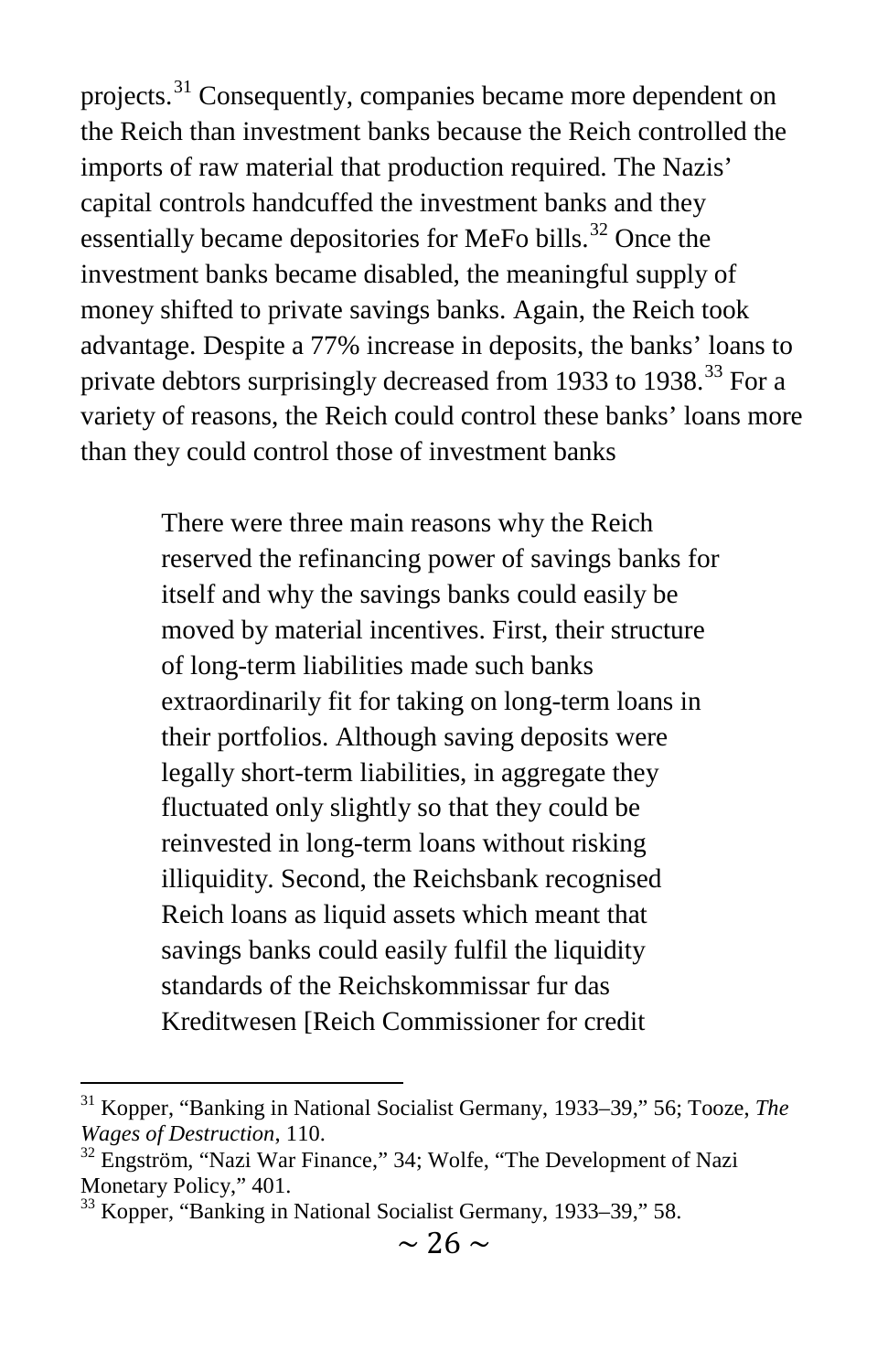business]. Third, the interest paid on Reich loans was significantly higher than that on private bills, which fell from 4.1 per cent to 3.3 per cent.  $34$ 

Because of these conditions, private savings banks played a large part in refinancing long-term government debt as well as investing in rearmament industries. Their holding of government debt in 1939 was 6.5 times higher than it was in  $1933$ .<sup>[35](#page-9-1)</sup> These banks became the third major financier of the recovery after MeFo bills and private corporations.

With such risky methods of financing, the confidence and trust of the parties involved was paramount. The Nazis needed to provide economic stability to keep confidence in their unorthodox methods high. To this end, they instituted strict wage and price controls. Two months after taking power in 1933, the Nazis eliminated collective bargaining rights and unions and replaced them with the Nazi affiliated German Labor Front. The role of this organization was to keep worker morale high through fascist indoctrination and middle class comforts such as vacations, company picnics, and Volkswagens. New laws were passed in early 1934 that gave government appointed labor trustees the power to regulate wages for whole industries.<sup>[36](#page-9-2)</sup> The Nazis succeeded in keeping wage rates at depression levels throughout the recovery, which benefitted the recovery by decreasing consumption and freeing corporations to produce more rearmament focused goods through increased earnings that had to

<span id="page-9-2"></span><span id="page-9-1"></span>

<span id="page-9-0"></span><sup>&</sup>lt;sup>34</sup> Ibid., 57–58.<br><sup>35</sup> Engström, "Nazi War Finance," 40.<br><sup>36</sup> Klein, *Germany's Economic Preparations for War*, 66; Engström, "Nazi War Finance," 20.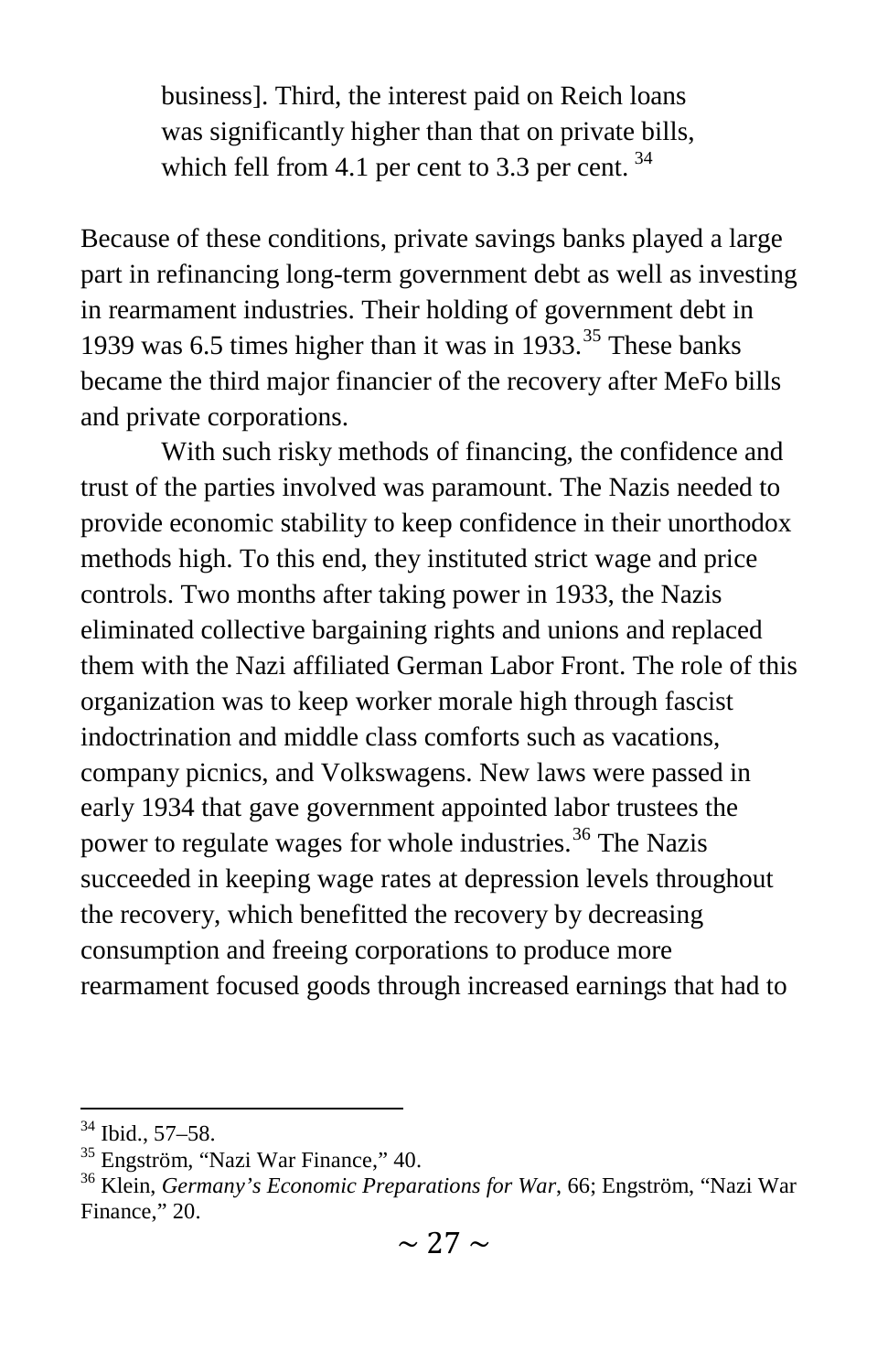be reinvested in production per the Loan Fund Law.<sup>[37](#page-10-0)</sup> Another advantage was that companies' profits would directly increase as technological improvements and economies of scale decreased production costs. These profits also meant there was more money available for reinvestment.

Despite the wage controls, private consumption had to rise as unemployment decreased.<sup>[38](#page-10-1)</sup> As this began to occur, representatives from the Labor Front voiced their concern that workers were unhappy that price increases in consumer goods were not met with wage increases. In 1936 the problem worried the Nazis enough that they created the Office for Price Formation, which audited consumer businesses and told them what to charge for their products.<sup>[39](#page-10-2)</sup> Oversight was so strict that the Reich even regulated whether certain hotels could give jam with breakfast.<sup>[40](#page-10-3)</sup> Naturally, the Nazis granted more profitable price structures to companies that produced more rearmament goods.<sup>[41](#page-10-4)</sup> Harsh punishments for evading the Nazis regulations, including execution, prevented the formation of large black markets. The Office for Price Formation is yet another example of how the Nazis manipulated the free market to encourage businesses to reduce their production of luxury goods and instead focus on goods necessary for autarky. As seen with their control over wages, the Nazis' control over prices proved largely successful; the cost of

<span id="page-10-0"></span><sup>37</sup> Overy, *The Nazi Economic Recovery*, 57; Volkmann, "The National Socialist Economy in Preparation for War," 290.<br><sup>38</sup> As more people became employed, money flowed from the government and

<span id="page-10-1"></span>private businesses to the workers. The workers, naturally, spent some of this money, which meant that private consumption would rise.

<span id="page-10-2"></span><sup>&</sup>lt;sup>39</sup> Engström, "Nazi War Finance," 28; Tooze, *The Wages of Destruction*, 231.<br><sup>40</sup> Wolfe, "The Development of Nazi Monetary Policy," 396.<br><sup>41</sup> Ibid., 395.

<span id="page-10-3"></span>

<span id="page-10-4"></span>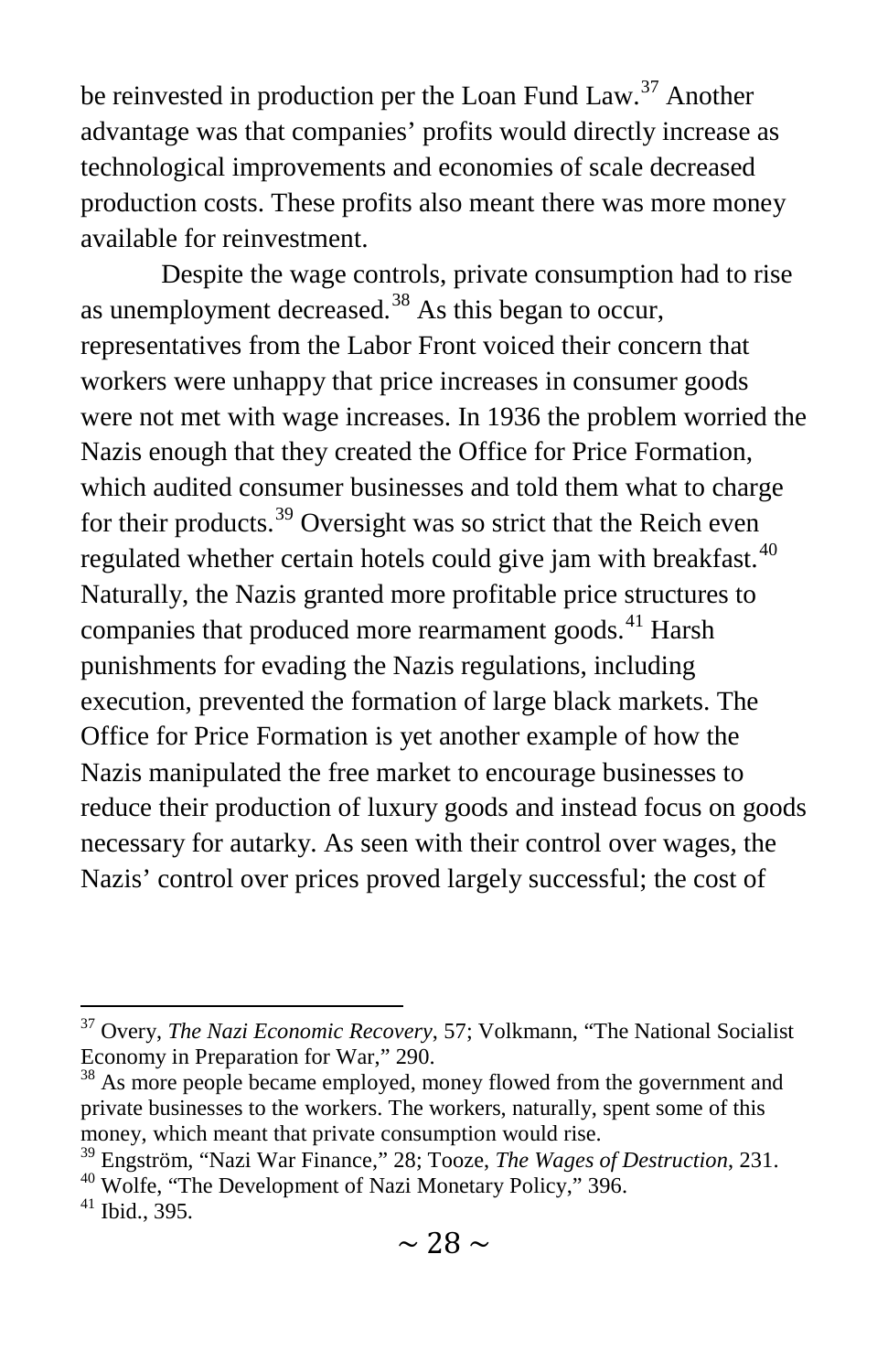living was only 6% higher in 1938 than it was in 1933 despite massive economic growth.<sup>[42](#page-11-0)</sup>

While these internal policies kept the domestic economy stable during the mid-1930s, the stability came at the expense of Germany's foreign exchange reserves. Though the Nazis aimed for autarky, the reality was that Germany needed to import evergrowing amounts of food and raw materials to feed the rearmament economy.<sup>[43](#page-11-1)</sup> Germany had always needed to import these resources. However, the loss of territory mandated by the Treaty of Versailles exacerbated the problem, reducing Germany's agricultural capacity 15% for many important crops and its iron ore capacity by  $75\%$ .<sup>[44](#page-11-2)</sup> Shortages in steel, iron ore, copper, and oil could not be met by increased production, necessitating the importation of those crucial war machine materials.<sup>[45](#page-11-3)</sup> The Nazis' rearmament financial practices and labor laws crowded out investment for exports and consumer goods, which strained German foreign exchange reserves even more to compensate.<sup>[46](#page-11-4)</sup>

Whereas the Nazis' economic policy solutions and financing methods kept domestic confidence high, they sent international confidence in its economy into a tailspin. While Germany's antagonistic general foreign policy no doubt played a role, their financial decisions must be heavily considered in an analysis of their foreign trade weakness. To begin with, a moratorium on foreign debt payments in 1933 and a purposeful

<span id="page-11-0"></span> $42$  Ibid., 396; Volkmann, "The National Socialist Economy in Preparation for War," 294.<br><sup>43</sup> Tooze, *The Wages of Destruction*, 50.

<span id="page-11-1"></span>

<span id="page-11-2"></span><sup>&</sup>lt;sup>44</sup> Volkmann, "The National Socialist Economy in Preparation for War," 160.<br><sup>45</sup> Klein, *Germany's Economic Preparations for War*,  $41-44$ , 50.<br><sup>46</sup> Bas, "An Austrian Analysis of the Nazi Economic Recovery (1933-1939),"

<span id="page-11-4"></span><span id="page-11-3"></span><sup>308;</sup> Buchheim and Scherner, "The Role of Private Property in the Nazi

Economy," 390; Ritschl, "Deficit Spending in the Nazi Recovery, 1933–1938," 559.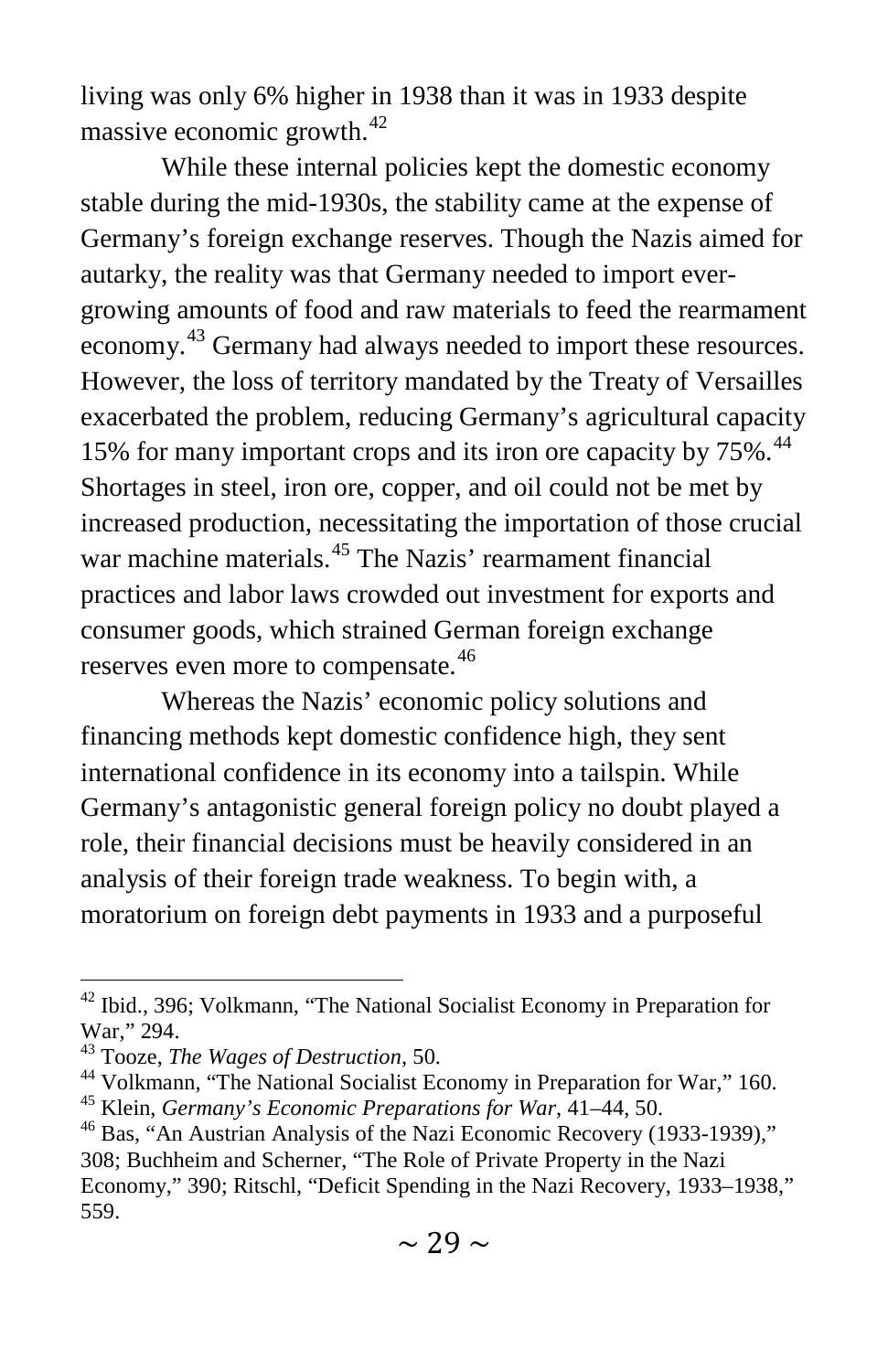default on these payments in 1934 surely did the Reich no favors.<sup>[47](#page-12-0)</sup> It was also lost on no one that if the Reich had the funds to rearm, it could surely pay back its foreign debts first.<sup>[48](#page-12-1)</sup> The effect of this mentality was seen in early 1935 when German bond prices began to steadily decline on the world market until they reached rock bottom once war commenced in September 1939.<sup>[49](#page-12-2)</sup>

It fell to Hjalmar Schact to minimize Germany's foreign trade troubles. Introduced in 1934, his collection of initiatives was called the New Plan. One such initiative to remedy the Germans' lack of food and raw materials was to pressure weaker countries in Eastern Europe and South America into bilateral clearing agreements with Germany. Per these agreements, trade would be conducted either through barter or, if necessary, in RMs so that foreign exchange-reserves were never used.<sup>[50](#page-12-3)</sup> By 1938, clearing agreements had been signed with over forty countries, who collectively bought about 80% of Germany's exports.<sup>[51](#page-12-4)</sup> In order to avoid devaluing the RM, Schacht devised a clever bond discounting/subsidy scheme that subsidized German exporters on foreign financial markets.<sup>[52](#page-12-5)</sup> With this plan, Schact was effectively able to give exporters the competitive advantage of currency

<span id="page-12-0"></span><sup>47</sup> Tooze, *The Wages of Destruction*, 72; Albrecht Ritschl, "Reparations, Deficits, and Debt Default: The Great Depression in Germany," in *The Great Depression of the 1930s: Lessons for Today*, ed. Nicholas Crafts and Peter Fearon (OUP Oxford, 2013), 118.

<span id="page-12-1"></span><sup>48</sup> Tooze, *The Wages of Destruction*, 80.

<span id="page-12-2"></span><sup>49</sup> Schacht, "Unsigned Memorandum from Schacht to Hitler," 2; William O. Brown and Richard C. K. Burdekin, "German Debt Traded in London During the Second World War: A British Perspective on Hitler," *Economica* 69, no. 276 (November 1, 2002): 655–69.

<span id="page-12-5"></span><span id="page-12-4"></span>

<span id="page-12-3"></span><sup>&</sup>lt;sup>50</sup> "Affidavit I of Emil Puhl," 3.<br><sup>51</sup> Ibid. <sup>52</sup> For further explanation, see: David E. Kaiser, *Economic Diplomacy and the Origins of the Second World War: Germany, Britain, France, and Eastern Europe, 1930-1939* (Princeton: Princeton University Press, 1981), 140–41.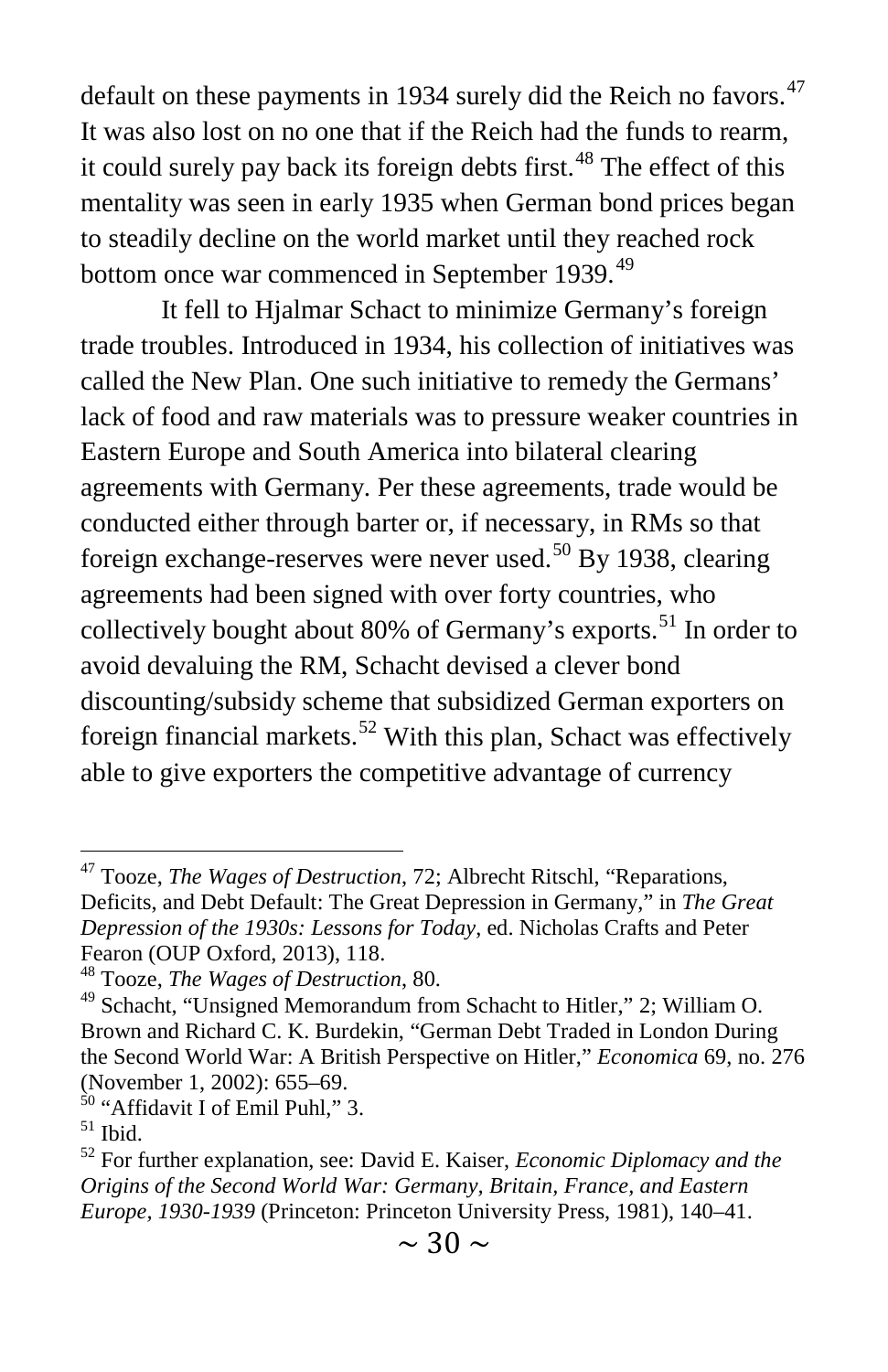devaluation while avoiding the inherent increases in import prices and the national debt.

However, with the 1935 fall in bond prices, this mechanism became untenable and Schacht told the army that he would not be able to fulfill their rising demand for imported raw materials.<sup>[53](#page-13-0)</sup> To remedy the situation, he had to impose a new, large tax on the businesses profiting from the rearmament in order to keep exports competitive.[54](#page-13-1) This tax proved effective; exports rose, allowing imports of raw materials to rise as well. The government used supervisory boards to control the allocation of these imports across the country.<sup>[55](#page-13-2)</sup> Since these imports primarily went to rearmament (metals) or autarkic industries (primarily food), production of consumer goods decreased. In fact, there was no increase in consumer production from 1934 to 1936 despite the economic growth caused by the recovery.<sup>[56](#page-13-3)</sup>

Schacht had to damage domestic happiness in order to shore up foreign exchange shortfalls. This would hurt the Reich over time as average Germans began to notice that their quality of life had decreased despite the country's theoretical prosperity.<sup>[57](#page-13-4)</sup> The idea of working for the benefit of the state was not enough to stop workers from asking for promotions, especially once workers knew that unemployment was low, making each one of them more valuable to their companies. To keep wages stagnant, the Nazis passed laws to keep workers in their current jobs and even assert that workers could be reassigned at will to industries with labor

<span id="page-13-0"></span><sup>&</sup>lt;sup>53</sup> Hjalmar Schacht, "Letter from Schacht to Reich and Prussian Economics Minister Concerning Army Demands for Raw Material," December 24, 1935, EC-293, In *Nazi Conspiracy and Aggression*. United States Government Printing Office, 1946.<br><sup>54</sup> Tooze, *The Wages of Destruction*, 92.

<span id="page-13-1"></span>

<span id="page-13-2"></span><sup>&</sup>lt;sup>55</sup> Kaiser, *Economic Diplomacy and the Origins of the Second World War*, 132.<br><sup>56</sup> Tooze, *The Wages of Destruction*, 94–95.<br><sup>57</sup> Ibid., 162–65.

<span id="page-13-3"></span>

<span id="page-13-4"></span>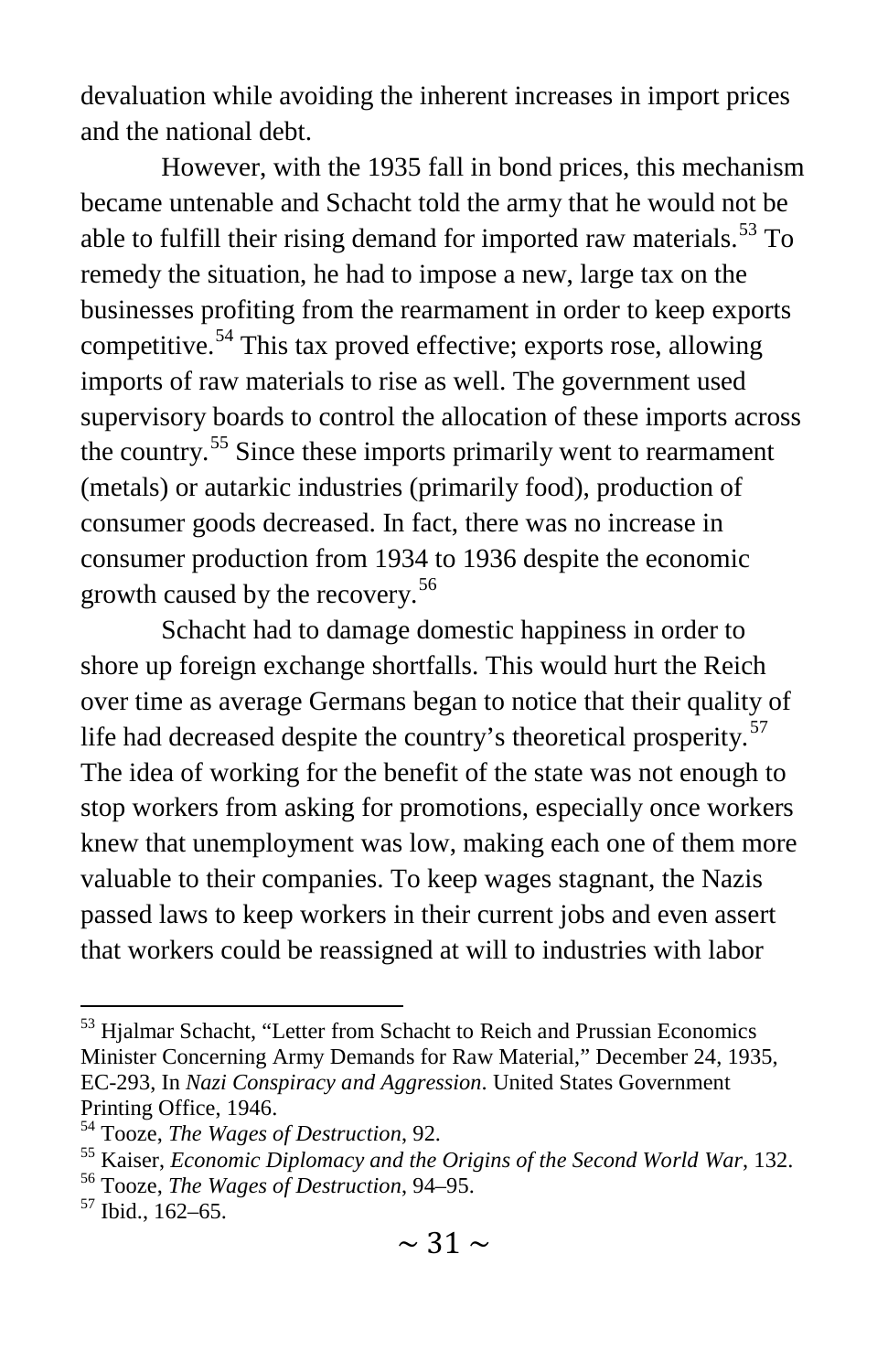shortages.<sup>[58](#page-14-0)</sup> The effect was that workers put in less effort and domestic production became less efficient.<sup>[59](#page-14-1)</sup>

As 1939 inched closer and Germany began to annex land to the east, Schacht had to keep rearmament growth high despite an ever worsening foreign trade situation and decreased efficiency at home. The 1938 annexation of Austria provided a much needed infusion of foreign exchange reserves, equivalent to 782 million RM, which doubled Germany's supply.<sup>[60](#page-14-2)</sup> This allowed Schacht in 1938 to run the largest German trade deficit since 1929.<sup>[61](#page-14-3)</sup> However, the acquisition of Austria actually hurt Germany in the long run because, like Germany, Austria was an importer of food and raw materials.<sup>[62](#page-14-4)</sup> By the start of 1939, the Austrian foreign exchange reserves were exhausted.<sup>[63](#page-14-5)</sup> Schacht had to get more desperate with his foreign trade practices.

Due to the Nazis' policy for years of keeping the RM sheltered from the free market both domestically and abroad, it became increasingly difficult to value as a currency. The countries who had clearing agreements with Germany wanted to trade less with it as a result, instead preferring hard currency countries such as Great Britain.[64](#page-14-6) As Germany's importation needs became ever greater, Schacht began to rely less on clever financial tricks than on outright economic bullying of Eastern European countries. The most extreme case was a one-sided deal with Romania he signed in

<span id="page-14-0"></span><sup>58</sup> Engström, "Nazi War Finance," 21; Klein, *Germany's Economic Preparations for War*, 66.

<span id="page-14-1"></span><sup>59</sup> Timothy W. Mason, "The Workers' Opposition in Nazi Germany," *History* 

<span id="page-14-2"></span>

<span id="page-14-4"></span><span id="page-14-3"></span>

*Workshop*, no. 11 (April 1, 1981): 127.<br><sup>60</sup> Tooze, *The Wages of Destruction*, 246.<br><sup>61</sup> Ibid.<br><sup>62</sup> Kaiser, *Economic Diplomacy and the Origins of the Second World War*, 245.<br><sup>63</sup> Schacht, "Correspondence between Schacht

<span id="page-14-5"></span>

<span id="page-14-6"></span><sup>39.</sup>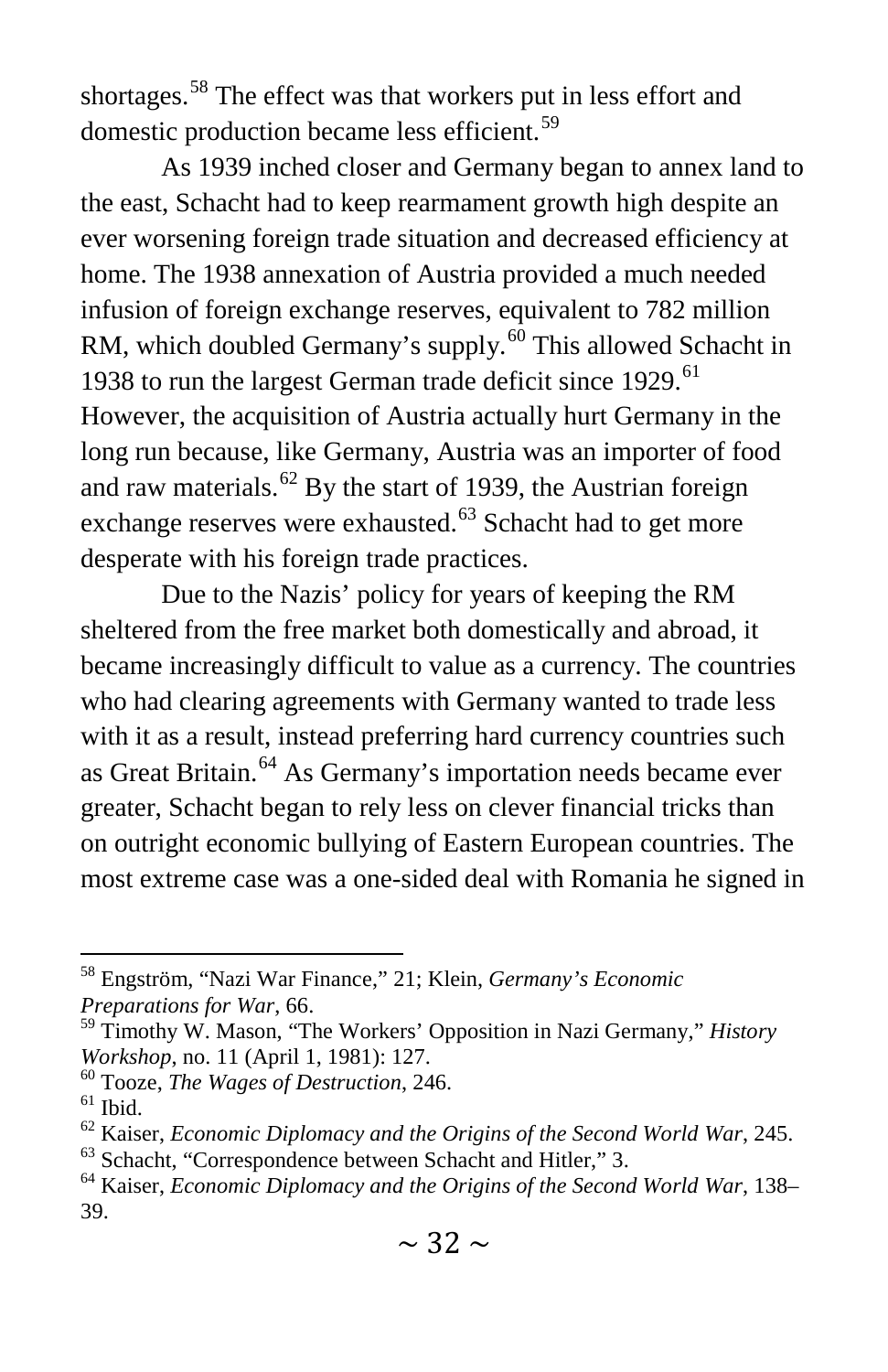late 1938.<sup>[65](#page-15-0)</sup> Romania had to accept German arms exports in exchange for foodstuffs, oil, and other materials the German economy needed. This deal so strained Romania that they had to import raw materials themselves to keep up with the German demand.<sup>[66](#page-15-1)</sup> It is interesting to note that Poland, the first victim of the German blitzkrieg, was one country that held its ground and refused to make a trade deal with Germany.<sup>[67](#page-15-2)</sup>

Despite Schacht's efforts, Germany was unable to keep up with its import demands and Hitler dictated that the shortages hit normal Germans instead of hindering the rearmament effort. In an urgent letter written in January 1939, Schacht told Hitler, "Especially in the field of *daily requirements* for the home and clothing, the lack of supply and above all the decline of quality is most evident."[68](#page-15-3) The analysis of labor historian Tim Mason puts it best

> The whole economic system was so strained that any one hold-up immediately caused another. These multiple shortages, which constituted a kind of negative multiplier effect, were the chief distinguishing mark of the situation just before the outbreak of war… it was a general economic crisis. $69$

The confidence of the people and the confidence of businesses and banks was what the Reich, by necessity, valued most. Even though

<span id="page-15-2"></span><span id="page-15-1"></span>

<span id="page-15-0"></span><sup>&</sup>lt;sup>65</sup> Ibid., 265.<br><sup>66</sup> Ibid., 269–70.<br><sup>67</sup> R. J. Overy, "Germany, 'Domestic Crisis' and War in 1939: Reply," *Past & Present*, no. 122 (February 1, 1989): 228.

<span id="page-15-4"></span><span id="page-15-3"></span><sup>&</sup>lt;sup>68</sup> Schacht, "Correspondence between Schacht and Hitler," 3.<br><sup>69</sup> Timothy W. Mason, *Nazism, Fascism and the Working Class* (New York: Cambridge University Press, 1995), 116.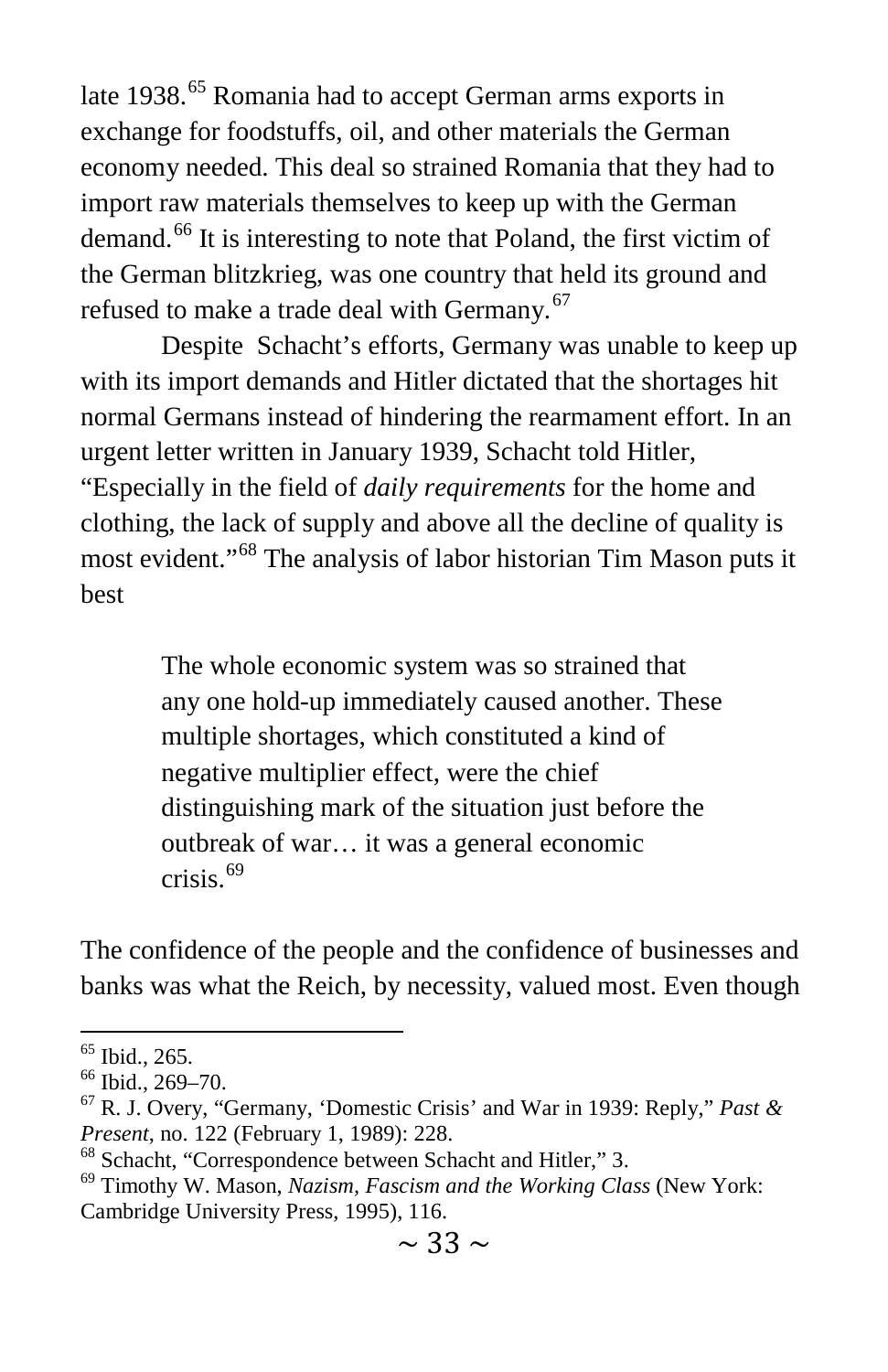there were food and import shortages, they were never so severe as to put the country at risk of starvation. Having enough food to eat was not the point; confidence in the Nazis was. The Nazis were frightened by how shortages may affect the public morale; a shortage would alert the average German to the frailty of the economy, which would damage support for the Nazis.

While the supply shortage of early 1939 caused the working class to lose confidence in the Nazis' economic prowess, MeFo bills did the same for businesses and banks. The MeFo bills that jumpstarted Germany's miraculous recovery also threatened it the most. In March 1938, Schacht ended MeFo financing because he felt the system had gotten out of control.<sup>[70](#page-16-0)</sup> Finally Schacht had found a predicament from which he could not slither out. Many MeFo bills were also reaching maturity and the Reichsbank had to pay back the bills' worth to their holders. But Hitler wanted to continue financing rearmament to the fullest. Schacht tried to sell long-term bonds to MeFo bills creditors instead of giving them hard cash, but they would not buy.<sup>[71](#page-16-1)</sup> His only recourse was to print money and run a deficit. But the rearmament campaign still demanded money as well. To plug this hole, in October 1938, Schacht tried to sell four packages of long-term bonds to the public, each containing 1.5 billion RM. Surprisingly, private savers and insurances funds bought the first three packages but the fourth one suffered a massive failure in late November after Schacht introduced it.[72](#page-16-2) The financiers of the Nazi economy had lost confidence a couple of months before the workers did at the start of 1939.

<span id="page-16-1"></span>

<span id="page-16-0"></span><sup>&</sup>lt;sup>70</sup> Tooze, *The Wages of Destruction*, 253.<br><sup>71</sup> Ritschl, "Reparations, Deficits, and Debt Default: The Great Depression in Germany," 120.

<span id="page-16-2"></span><sup>72</sup> Tooze, *The Wages of Destruction*, 295.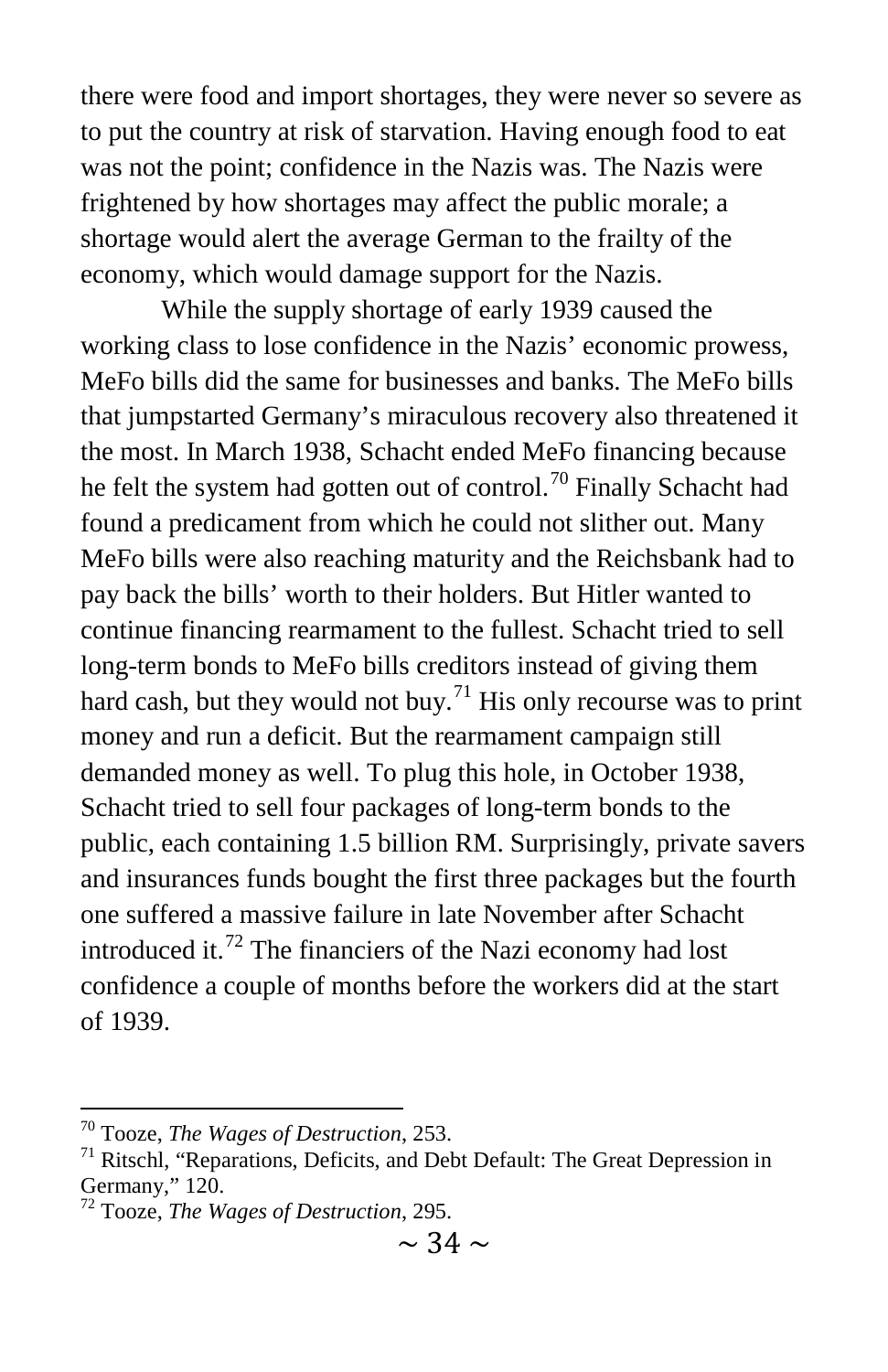The result was that Schacht had to increase the money supply and run up a massive deficit to counterbalance the loss in capital and keep the rearmament going. From the start of Hitler's reign to the end of MeFo bill financing, the amount of RMs in circulation rose from 3,560 million to 5,278 million. But from March to December 1938, currency circulation rose to 8,223 million RMs, effectively rising more in ten months than it had in the previous five years.<sup>[73](#page-17-0)</sup> The deficit likewise rose enormously in this time though it had been increasing at a healthy pace previously. Schacht told Hitler that spending on the military would have to be cut or incredible inflation would ensue.<sup>[74](#page-17-1)</sup> Instead of listening to Schacht, Hitler fired him, electing to replace him with a loyal deputy named Walther Funk.<sup>[75](#page-17-2)</sup> Hitler instructed Funk to get prices, wages, and the foreign trade debacle under control using whatever means necessary.<sup>[76](#page-17-3)</sup> A short, obsequious letter written by Funk to Hitler regarding the status of the economy in mid-1939 highlights the stark difference between Funk and Schacht as protectors of the German economy; Funk would do whatever Hitler demanded, regardless of the havoc it would wreak.<sup>[77](#page-17-4)</sup> In June 1939, Hitler also abolished the Reichsbank limit for adding to the money supply, officially taking Germany off the gold standard it had speciously claimed to be on since the end of World War I.<sup>[78](#page-17-5)</sup> After that, Funk instituted a war rationing system that gave the government draconian control over consumer goods with the justification that Germany was, or soon would be, at war. Funk's

<span id="page-17-0"></span><sup>&</sup>lt;sup>73</sup> Schacht, "Correspondence between Schacht and Hitler," 5.<br><sup>74</sup> Ibid., 8.<br><sup>75</sup> James, "Schacht's Attempted Defection from Hitler's Germany," 731.<br><sup>75</sup> Overy, "Germany, 'Domestic Crisis' and War in 1939," 227.<br><sup>77</sup> Walt

<span id="page-17-1"></span>

<span id="page-17-2"></span>

<span id="page-17-3"></span>

<span id="page-17-4"></span>August 25, 1939, 699-PS, In *Nazi Conspiracy and Aggression*. United States Government Printing Office, 1946. <sup>78</sup> Tooze, *The Wages of Destruction*, 299.

<span id="page-17-5"></span>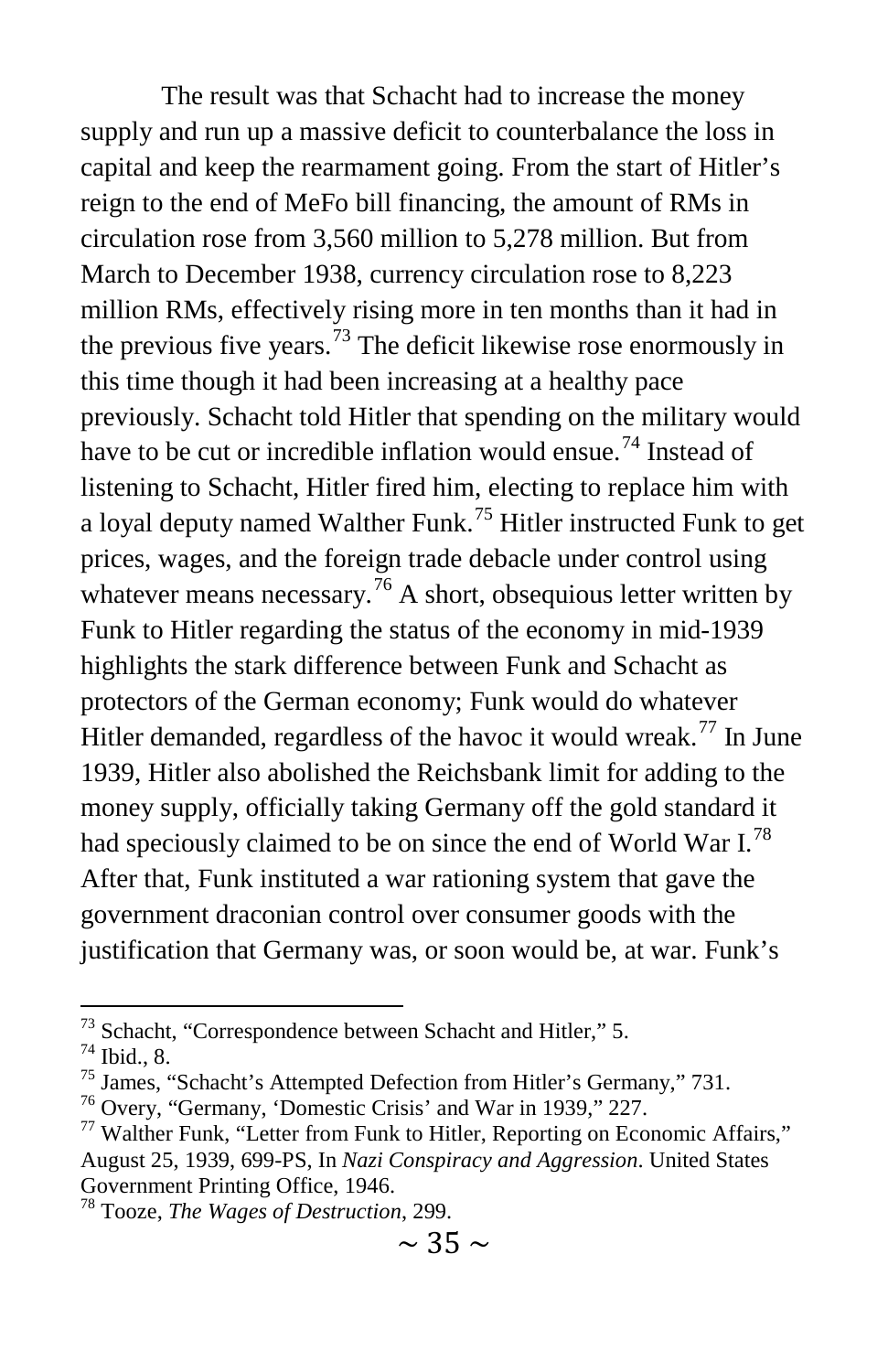actions signaled a shift to the wartime economy that would generally dominate the Nazi state until its collapse in 1945.

Taken as a whole, the Nazi economic recovery of the 1930s was like a balloon. The Nazis tried to fill the balloon with air but they could never tie the knot to keep it stable. Their choice was either to stop pumping air and let the balloon fizzle away or to keep pumping until it popped. The evidence indicates that they chose the latter. The Nazis' call for immediate economic growth led to financing practices that produced massive short term gain with equally as massive long term consequences. The success of their policies regarding MeFo bills, the co-opting of the private sector, and the regulation of wages and prices all rested on domestic trust and confidence. While Germans trusted their economy for some years, the rest of the world, operating mostly on a free market basis, was skeptical. For an economy that relied heavily on imports, this was fatal. To prevent a total collapse of Germany's foreign trade position, the Nazis had to make sacrifices that damaged domestic confidence. Eventually, these sacrifices became so great that confidence in the German economy faltered both domestically and globally, leading to an unstable economy by 1939.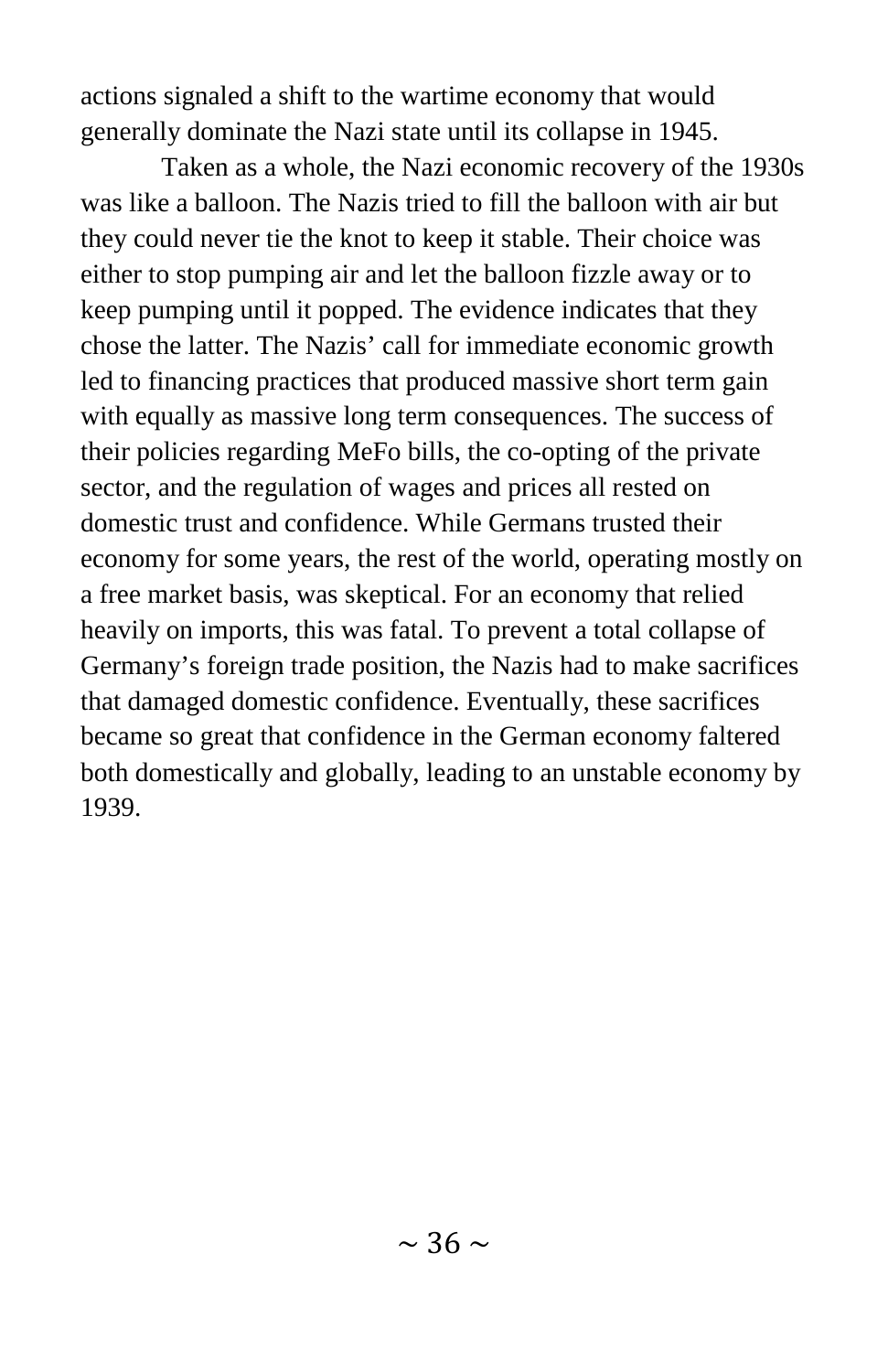### **Bibliography**

"Affidavit I of Emil Puhl," November 7, 1945. EC-437. In *Nazi Conspiracy and Aggression*. United States Government Printing Office, 1946.

"Affidavit II of Emil Puhl," November 8, 1945. EC-438. In *Nazi Conspiracy and Aggression*. United States Government Printing Office, 1946.

Bas, David Sanz. "An Austrian Analysis of the Nazi Economic Recovery (1933-1939)." *Procesos de Mercado* 8, no. 1 (Spring 2011): 291–314.

Bel, Germà. "Against the Mainstream: Nazi Privatization in 1930s Germany." *The Economic History Review* 63, no. 1 (February 1, 2010): 34–55.

Brown, William O., and Richard C. K. Burdekin. "German Debt Traded in London During the Second World War: A British Perspective on Hitler." *Economica* 69, no. 276 (November 1, 2002): 655–69.

Buchheim, Christoph, and Jonas Scherner. "The Role of Private Property in the Nazi Economy: The Case of Industry." *The Journal of Economic History* 66, no. 2 (June 2006): 390–416.

Cohn, Raymond L. "Fiscal Policy in Germany During the Great Depression." *Explorations in Economic History* 29, no. 3 (July 1, 1992): 318–42.

Engström, Robert Clement. "Nazi War Finance and the German War Economy." MBA, University of Pennsylvania, 1968. Fremdling, Rainer, and Reiner Stäglin. "Work Creation and Rearmament in Germany 1933-1938: A Revisionist Assessment of NS-Economic Policy Based on Input-Output Analysis." Discussion Papers, Deutsches Institut für Wirtschaftsforschung, 2015.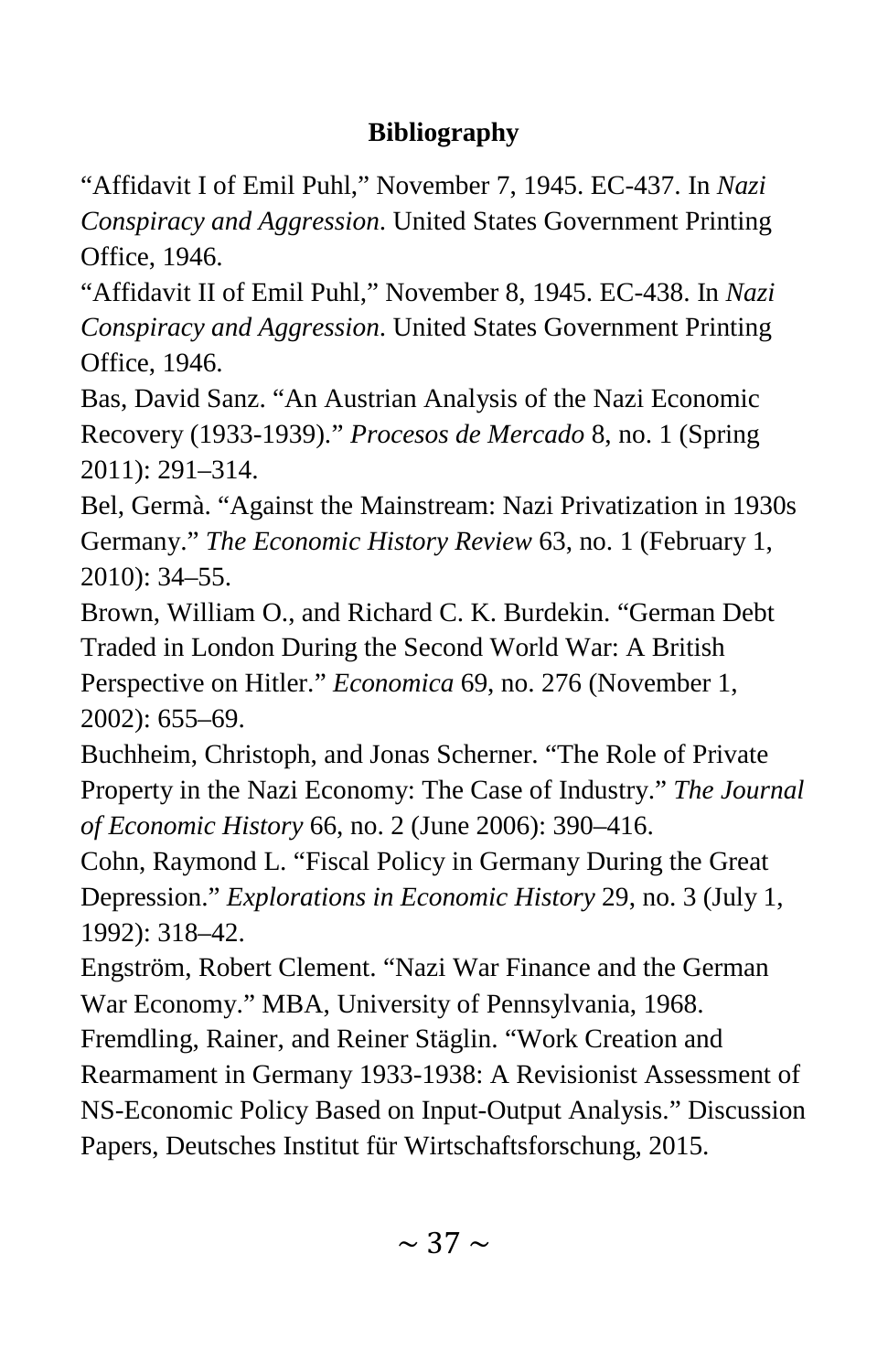Funk, Walther. "Letter from Funk to Hitler, Reporting on Economic Affairs," August 25, 1939. 699-PS. In *Nazi Conspiracy and Aggression*. United States Government Printing Office, 1946. International Military Tribunal. *Nazi Conspiracy and Aggression: Opinion and Judgement*. Washington, D.C., United States: United States Government Printing Office, 1947.

James, Harold. "Schacht's Attempted Defection from Hitler's Germany." *The Historical Journal* 30, no. 3 (1987): 729–33. Kaiser, David E. *Economic Diplomacy and the Origins of the* 

*Second World War: Germany, Britain, France, and Eastern* 

*Europe, 1930-1939*. Princeton: Princeton University Press, 1981. Klein, Burton H. *Germany's Economic Preparations for War*.

Cambridge: Harvard University Press, 1959.

Kopper, Christopher. "Banking in National Socialist Germany, 1933–39." *Financial History Review* 5, no. 1 (April 1998): 49–62. Mason, Timothy W. *Nazism, Fascism and the Working Class*. New York: Cambridge University Press, 1995.

———. "The Workers' Opposition in Nazi Germany." *History Workshop*, no. 11 (April 1, 1981): 120–37.

Overy, R. J. "Germany, 'Domestic Crisis' and War in 1939: Reply." *Past & Present*, no. 122 (February 1, 1989): 221–40. ———. *The Nazi Economic Recovery, 1932-1938*. London:

Macmillan Press, 1982.

Preparata, Guido Giacomo. "Hitler's Money: The Bills of Exchange of Schacht and Rearmament in the Third Reich." *American Review of Political Economy* 1, no. 1 (December 1, 2002): 15–27.

———. "Money for the Third Reich: The Nazis' Financial Legerdemain, 1933-1938." Ph.D., University of Southern California, 1998.